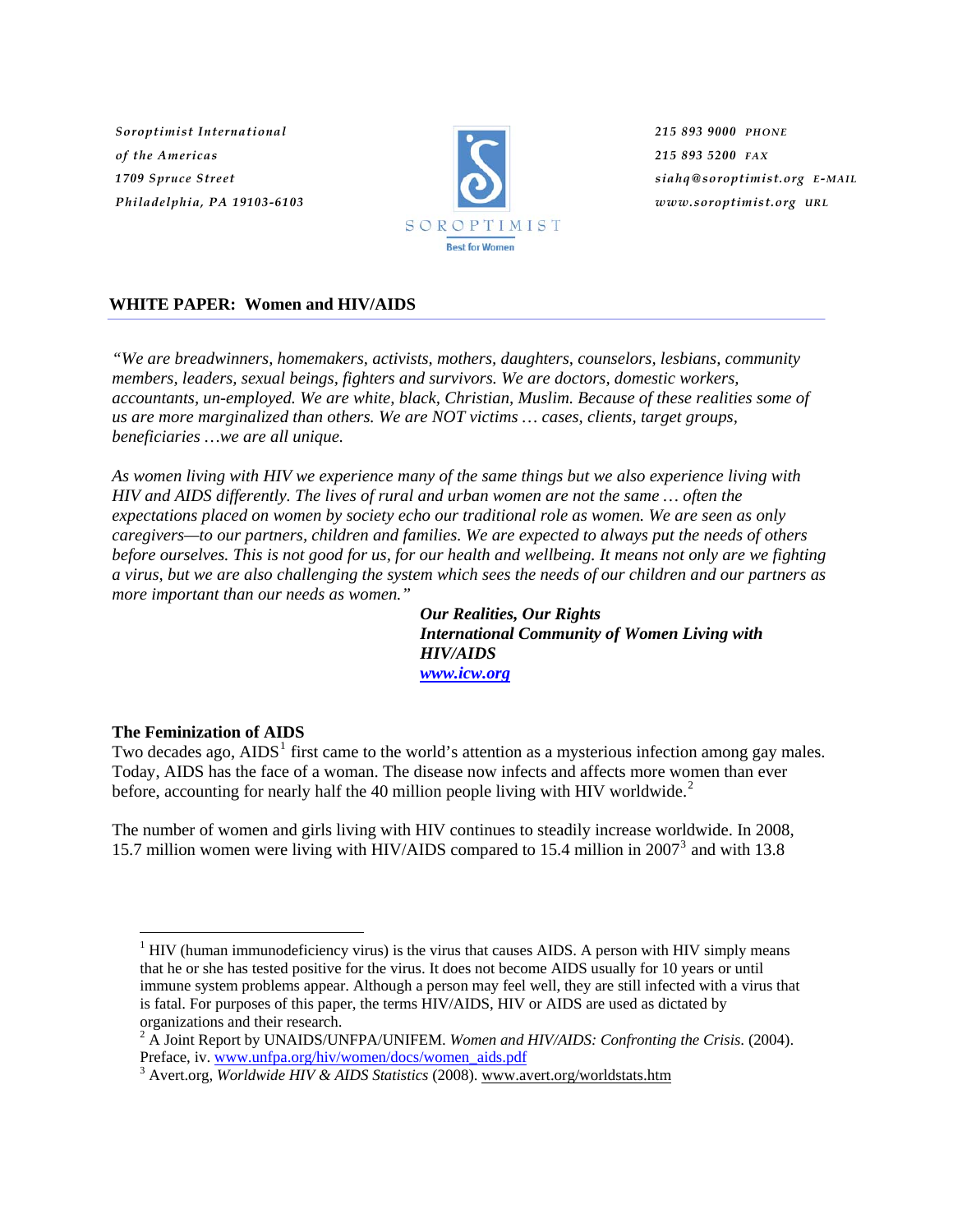million in 2001.<sup>[4](#page-1-0)</sup> The prevalence of HIV infection in women is most marked in sub-Saharan Africa where 60 percent of the people living with HIV are female.<sup>[5](#page-1-1)</sup>

- HIV is the leading cause of death and disease among women of reproductive age (15-49 years) worldwide.<sup>[6](#page-1-2)</sup>
- The proportion of women to men living with HIV in Asia rose from 19 percent in 2000 to 35 percent in 2008.<sup>[7](#page-1-3)</sup>
- In Southern Africa, prevalence among young women aged 15-24 years living with HIV is on average about three times higher than among men of the same age. $8<sup>8</sup>$  $8<sup>8</sup>$

In the U.S., the decline in deaths from the disease has created a sense of complacency with many believing that AIDS is no longer a crisis.<sup>[9](#page-1-5)</sup> However, the changing picture of  $HIV/AIDS$  in the U.S. is a cause for growing concern among women and girls: $10$ 

- 70 percent of American women with HIV were infected with the virus through sexual contact with men, and another 27 percent became infected through injection drug use.
- In 2005, African-American and Latina women represented 24 percent of all U.S. women, but accounted for 82 percent of the total AIDS diagnoses that year.
- In 2006, teen girls in the U.S. represented 29 percent of AIDS cases reported among 13-19 year-olds. African-American teens represented 69 percent of cases reported among 13-19 year olds and Latino teens represented 19 percent.<sup>[11](#page-1-7)</sup>

While a variety of economic, legal, cultural, religious, political, biological and sexual factors make women more vulnerable to HIV/AIDS than men, pervasive gender inequality is at the root of the spread of the pandemic, especially in developing countries.[12](#page-1-8) The many and varied links between this inequity and increased vulnerability to HIV infection among women and girls has been well documented.<sup>[13](#page-1-9)</sup> Furthermore, cultural and/or social norms often restrict women's access to basic information about sexual and reproductive health.<sup>[14](#page-1-10)</sup>

 $\overline{a}$ 

<span id="page-1-8"></span>[www.nytimes.com/2004/12/13/opinion/13mon1.html](http://www.nytimes.com/2004/12/13/opinion/13mon1.html)

<sup>4</sup> UNAIDS WHO. *2007 AIDS Epidemic Update 07*. p. 8.

<span id="page-1-0"></span>http://data.unaids.org/pub/EPISlides/2007/2007\_epiupdate\_en.pdf

UNAIDS. Fact *Sheet. Women, Girls and HIV.*

<span id="page-1-1"></span>http://data.unaids.org/pub/FactSheet/2010/20100302 fs womenhiv en.pdf

<span id="page-1-2"></span>World Health Organization. *Women and health: today's evidence tomorrow's agenda*. (2009). p. 43.

<span id="page-1-3"></span>[http://whqlibdoc.who.int/publications/2009/9789241563857\\_eng.pdf](http://whqlibdoc.who.int/publications/2009/9789241563857_eng.pdf)<br><sup>7</sup> Ibid.

<span id="page-1-4"></span><sup>8</sup> Ibid.

<sup>9</sup> amfAR AIDS Research. *Women and HIV/AIDS Fact Sheet No. 2*. p. 1. October 2008.

<span id="page-1-5"></span>[www.amfar.org/abouthiv/article.aspx?id=3580&terms=fact+sheet](http://www.amfar.org/abouthiv/article.aspx?id=3580&terms=fact+sheet) <sup>10</sup> Ibid, p.2.

<span id="page-1-7"></span><span id="page-1-6"></span><sup>&</sup>lt;sup>11</sup> The Red Pump Project. *HIV/AIDS and Women: Statistics to Know*. January 21, 2010.

<http://www.theredpumpproject.com/2010/01/hivaids-and-women-statistics-to-know.html> 12 The New York Times. *The Feminization of AIDS.* Editorial. Dec. 13, 2004.

<span id="page-1-9"></span><sup>13</sup> UNAIDS. *2008 Report on the Global AIDS Epidemic*. *Chapter 3: Addressing the societal causes of HIV risk and vulnerability.* p. 67.

<span id="page-1-10"></span>[www.unaids.org/en/KnowledgeCentre/HIVData/GlobalReport/2008/2008\\_Global\\_report.asp](http://www.unaids.org/en/KnowledgeCentre/HIVData/GlobalReport/2008/2008_Global_report.asp)  $14$  Ibid.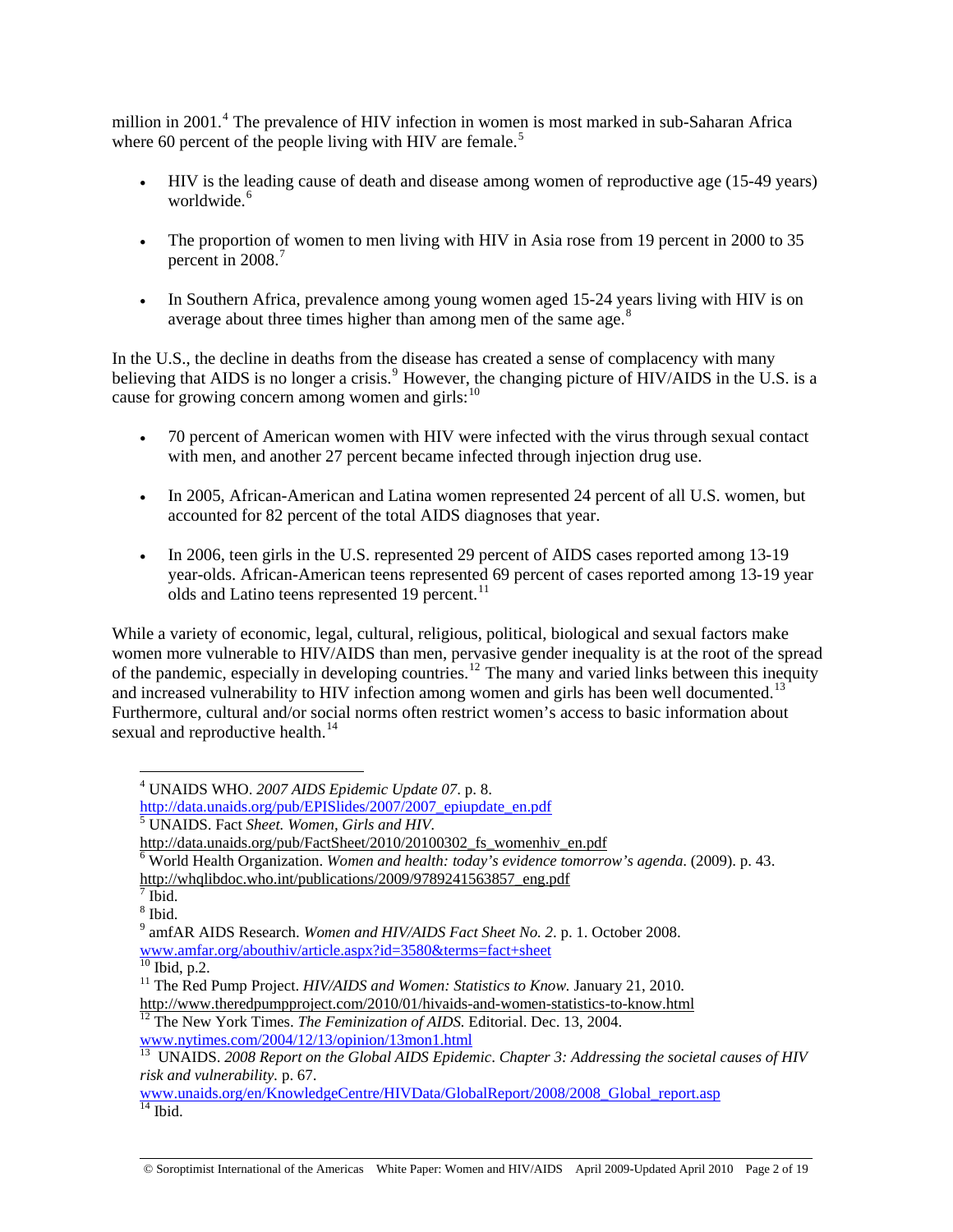Even if women have access to information, these gender norms (such as female genital mutilation [FGM] or that "good girls" aren't meant to talk about sex) prescribe an unequal and more passive role for women in sexual decision-making; undermine women's autonomy; make women vulnerable to sexual coercion; and prevent them from insisting on abstinence or condom use by their male partners.<sup>[15](#page-2-0)</sup> In addition, women bear the triple jeopardy of the disease: As infected-persons; as mothers of infected children; and as caregivers of partners, parents or orphans with AIDS.<sup>[16](#page-2-1)</sup>

Unless the global and national communities respond immediately to the pandemic, women face a bleak future: more and more women infected and dying; more women exhausted from caring for the ill and dying; boys and girls continuing to be orphaned with the girl-child especially vulnerable to sexual exploitation; more women caring for orphans; widows driven from their homes, deprived of land and inheritance rights; and families, especially women, with little hope of escaping poverty.<sup>[17](#page-2-2)</sup>

*"It is very hard for a HIV-positive woman to access services if she lives in poverty, because not only does poverty weaken her body, but her mind and soul as well. For instance, I remember when I was still unemployed, facing family opposition and attacks, emotional and sexual abuse by the partner who was also the father of my children. It seemed as if the world was closing down on me. I had to depend on him for the food on my table, the child and my medical attention. I felt so trapped."* 

*Our Rights, Our Realities International Community of Women Living with HIV/AIDS [www.icw.org](http://www.icw.org/)*

# **Factors Making Women Vulnerable**

Unfortunately there are a number of factors that make women particularly vulnerable and at risk for HIV/AIDS including poverty, violence and biology. In order to end the scourge of HIV/AIDS, these factors must each be addressed.

**Poverty.** For the most part, AIDS has been treated as a medical problem that involves high-risk behavior, the sharing of infected needles by drug users ,and unprotected sex within at-risk communities. It is becoming increasingly clear, however, that AIDS is a poverty issue. Poverty spreads AIDS and in turn, the widening AIDS crisis increases poverty. $^{18}$  $^{18}$  $^{18}$ 

Because it is well documented that women and girls comprise the majority of the world's poor, they are also the most impacted by HIV/AIDS. Of the 1.4 billion people living on a little more than one U.S. dollar per day,  $70$  percent are women.<sup>[19](#page-2-4)</sup> Women own a minority of the world's land and yet produce

 $\overline{a}$ 

[www.unifem.org/attachments/products/TransformingTheNationalAIDSResponse\\_eng.pdf](http://www.unifem.org/attachments/products/TransformingTheNationalAIDSResponse_eng.pdf)

© Soroptimist International of the Americas White Paper: Women and HIV/AIDS April 2009-Updated April 2010 Page 3 of 19

 $15$  Ibid.

<span id="page-2-1"></span><span id="page-2-0"></span><sup>16</sup> International Community of Women Living with HIV and AIDS. *Women and girls living with HIV/AIDS: Overview and Annotated Bibliography.* No. 18, p. 4. February 2007.

<span id="page-2-2"></span>[www.bridge.ids.ac.uk/reports/BB18\\_HIV.pdf](http://www.bridge.ids.ac.uk/reports/BB18_HIV.pdf) [17](http://www.bridge.ids.ac.uk/reports/BB18_HIV.pdf) UNIFEM. *Transforming the National AIDS Response: Mainstreaming Gender Equality and Women's Human Rights into the Three Ones*. (2008). Preface, p. iv.

<span id="page-2-3"></span><sup>18</sup> Peter Mann. Why: Finding Answers for Hunger and Poverty. *Why is AIDS a Poverty Issue?* January 14, 2009[.www.yhunger.org/news-and-alerts/why-speaks/486.html](http://www.yhunger.org/news-and-alerts/why-speaks/486.html)

<span id="page-2-4"></span><sup>19</sup> UNAIDS. *Keeping the Promise: An Agenda for Action on Women and AIDS* (2006). p. 11 [http://data.unaids.org/pub/Report/2006/20060530\\_re\\_keepingpercent20thepercent20promise\\_en.pdf](http://data.unaids.org/pub/Report/2006/20060530_re_keeping%20the%20promise_en.pdf)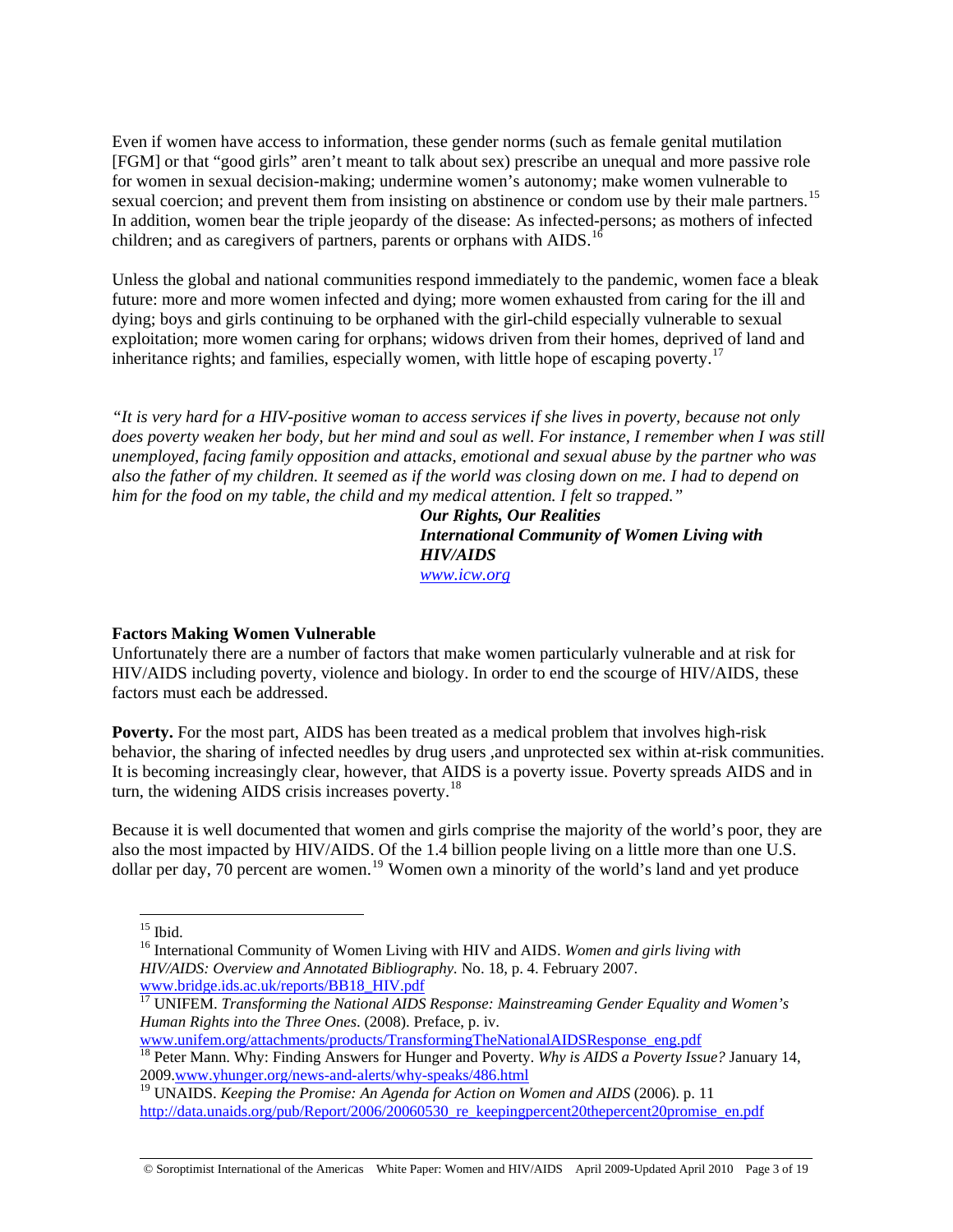two-thirds of the world's food.<sup>[20](#page-3-0)</sup> In many societies, women are economically, financially and socially dependent on male partners and family members for survival. Without financial resources, many women are unable to leave a relationship, even if they know their partner has been infected or exposed to  $HIV.<sup>21</sup>$  $HIV.<sup>21</sup>$  $HIV.<sup>21</sup>$ 

In addition, laws and social customs, especially in African countries, deprive women of an independent means to generate income, and permit husbands to abandon their wives if they are disobedient. As such, women often have little, if any, means to insist on abstinence or condom use by their husbands.<sup>[22](#page-3-2)</sup> Furthermore, in many developing nations women are designated as minors, lack their own earning power, are unable to obtain credit, and cannot own or inherit property.<sup>[23](#page-3-3)</sup> Therefore, if a woman's husband dies from HIV/AIDS, she can be left with nothing.

HIV/AIDS also impacts women when the main breadwinner falls ill with the disease. The burden of care falls on women, who already have a heavy workload. At the recent Committee on the Status of Women meeting addressing care giving, UNAIDS Executive Director Michel Sidibé stated that the HIV/AIDS crisis has proven that women cannot provide unlimited, unpaid care. Sooner or later, women are likely to become sick themselves. This deprives the family of their means of production and, as a result, their income. Because they are ill and unable to work, women have even more limited access to health services. Thus, a vicious cycle of illness and poverty develops.<sup>[24](#page-3-4)</sup>

In addition, poverty in many villages and communities, especially in Africa and India, forces men to migrate to large, more populated areas for work. Not remaining monogamous, they often bring AIDS back into their home communities. $25$ 

Poverty and economic inequality also drive many women to "survival sex"—selling or trading sex to support their families—and they end up contracting the disease.<sup>[26](#page-3-6)</sup> Furthermore, poverty makes women/girls more vulnerable to sex trafficking. Impoverished and in need of financial income, women and girls are tricked or coerced into the promise of better jobs only to be trapped in the horrific situation of sex without protection. Sex-trafficked women and girls today face especially high risks of HIV infection, with unprotected sex (men refusing to wear condoms) the biggest risk factor for spread of HIV in several parts of Asia.<sup>[27](#page-3-7)</sup> These high-risk behaviors that spread AIDS are responses to poverty that deprive women of choice. $^{28}$ 

 $\overline{a}$ 

[www.unaids.org/en/KnowledgeCentre/HIVData/GlobalReport/2008/2008\\_Global\\_report.asp](http://www.unaids.org/en/KnowledgeCentre/HIVData/GlobalReport/2008/2008_Global_report.asp)

 $20$  Ibid.

<span id="page-3-1"></span><span id="page-3-0"></span><sup>21</sup> Marcy Bloom. The Issues Magazine. AlterNet. *What is a Woman Worth? The Feminization of AIDS*. June 9, 2008.

www.alternet.org/reproductivejustice/87423/what is a woman worth the feminization of aids/?page=en [tire](http://www.alternet.org/reproductivejustice/87423/what_is_a_woman_worth_the_feminization_of_aids/?page=entire)

<span id="page-3-2"></span> $\frac{22}{22}$  UNAIDS. 2008 Report on the Global AIDS Epidemic. *Chapter 3: Addressing the societal causes of HIV risk and vulnerability.* p. 67.

<span id="page-3-3"></span><sup>&</sup>lt;sup>23</sup> Marcy Bloom. The Issues Magazine. AlterNet. *What is a Woman Worth? The Feminization of AIDS*. June 9, 2008.

www.alternet.org/reproductivejustice/87423/what is a woman worth the feminization of aids/?page=en [tire](http://www.alternet.org/reproductivejustice/87423/what_is_a_woman_worth_the_feminization_of_aids/?page=entire)

<span id="page-3-4"></span><sup>24</sup> Mohga Kamal Smith. *Gender, poverty and intergenerational vulnerability to HIV/AIDS*. p. 4. [www.oxfam.org.nz/imgs/whatwedo/hivaids/gendervuln.pdf](http://www.oxfam.org.nz/imgs/whatwedo/hivaids/gendervuln.pdf)

<span id="page-3-5"></span><sup>&</sup>lt;sup>25</sup> Peter Mann. Why: Finding Answers for Hunger and Poverty. *Why is AIDS a Poverty Issue?* January 14, 2009[.www.yhunger.org/news-and-alerts/why-speaks/486.html](http://www.yhunger.org/news-and-alerts/why-speaks/486.html) <sup>26</sup> Ibid.

<span id="page-3-7"></span><span id="page-3-6"></span><sup>27</sup> UNAIDS. *2008 Report on the Global AIDS Epidemic*. *Chapter 3: Addressing the societal causes of HIV risk and vulnerability.* p. 50.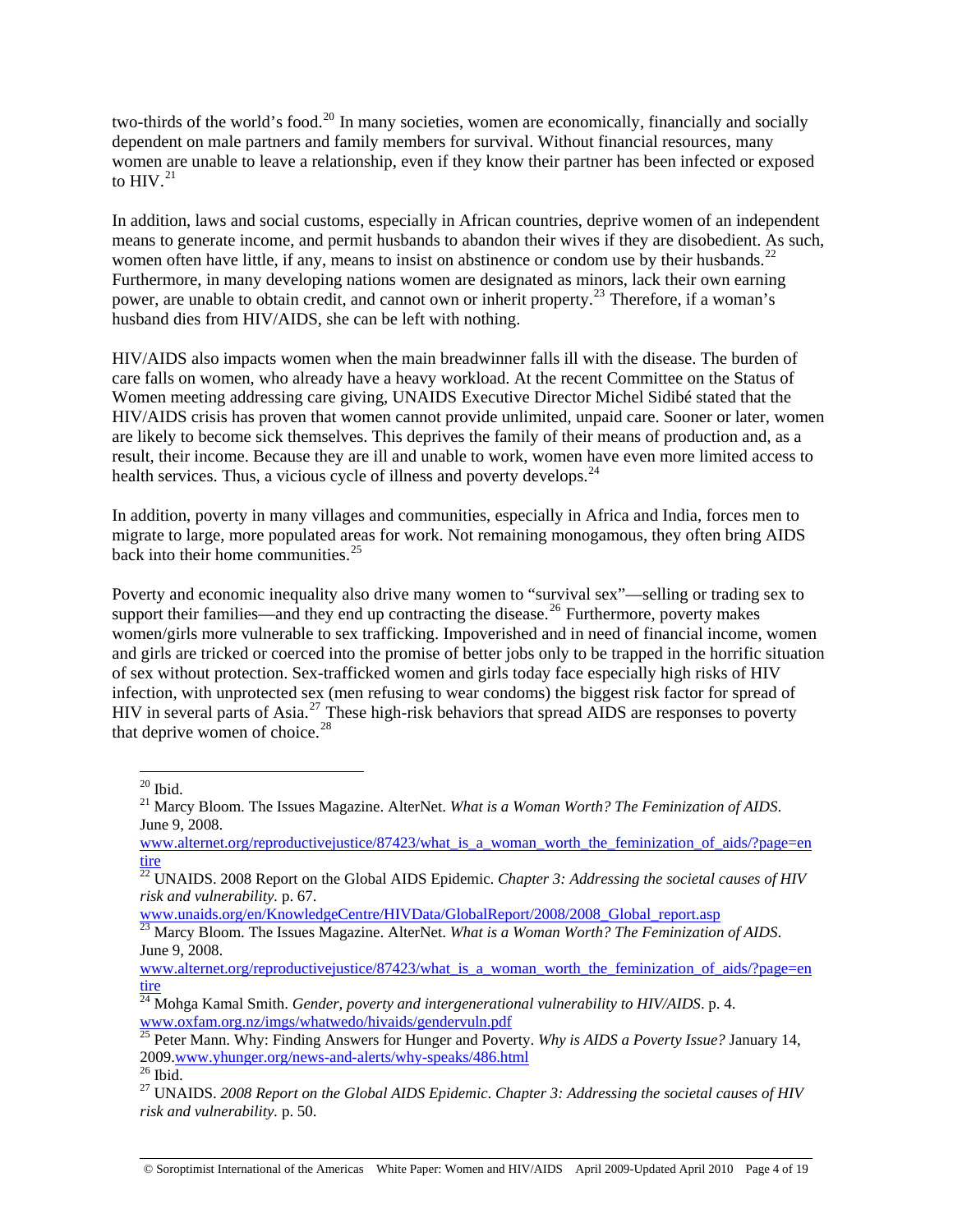Furthermore, the ongoing global economic crisis continues to impact women and increases their vulnerability to HIV/AIDS. Without resources, many more women today are being forced into sex work in order to survive. During times of economic crisis, violence against women also rises, which puts women at risk for HIV/AIDS.<sup>[29](#page-4-0)</sup> The financial downturn also is impacting prevention and treatment programs in many countries and a serious negative impact on antiretroviral treatment (ART) is already being seen in a percentage of countries.<sup>[30](#page-4-1)</sup> Tanzania was the first to announce a 25 percent budget cut in treatment and prevention programs early in 2009, and gender focus in relation to HIV/AIDS, which already receives the lowest budget allocation in most African countries, is suffering most.<sup>[31](#page-4-2)</sup>

*"When I was diagnosed I had a partner. The relationship became more violent—he said I brought a new problem into the family. The violence became more; he had other relationships. You get told off because you have HIV."* 

> *International Community of Women Living with HIV/AIDS "Violence against HIV positive women" [www.icw.org](http://www.icw.org/)*

**Violence.** Today, gender-based violence is one of the leading factors for HIV infection. According to a recent study—one of the first to show a firm link between violence and HIV—women who are "beaten or dominated by their partners are much more likely to become infected by HIV than women who live in non-violent households."<sup>[32](#page-4-3)</sup> Studies show that the risk of HIV among women who have experienced violence may be up to three times higher than among those who have not.<sup>[33](#page-4-4)</sup>

Violence against women includes, but is not limited to: domestic violence, emotional, physical and sexual abuse and exploitation, rape, trafficking and forced prostitution, honor killings, female genital mutilation, and other practices harmful to women.<sup>[34](#page-4-5)</sup> One in four women will experience sexual violence by their intimate partner in her lifetime.<sup>[35](#page-4-6)</sup>

Economic disruption, war or conflict also exacerbates gender-based violence when rape is used as a weapon of war.<sup>[36](#page-4-7)</sup> Women who are raped by strangers do not have the possibility of protecting

 [www.unaids.org/en/KnowledgeCentre/HIVData/GlobalReport/2008/2008\\_Global\\_report.asp](http://www.unaids.org/en/KnowledgeCentre/HIVData/GlobalReport/2008/2008_Global_report.asp)  $28$  Ibid.

[http://content.undp.org/go/newsroom/2009/june/governments-need-to-ensure-women-do-not-bear-the](http://content.undp.org/go/newsroom/2009/june/governments-need-to-ensure-women-do-not-bear-the-brunt-of-the-economic-crisis.en;jsessionid=arOXCw1Mn6Ca?categoryID=1796994&lang=en)[brunt-of-the-economic-crisis.en;jsessionid=arOXCw1Mn6Ca?categoryID=1796994&lang=en](http://content.undp.org/go/newsroom/2009/june/governments-need-to-ensure-women-do-not-bear-the-brunt-of-the-economic-crisis.en;jsessionid=arOXCw1Mn6Ca?categoryID=1796994&lang=en)

<span id="page-4-1"></span>30 UNAIDS. *The Impact of the Global Economic Crisis on HIV Prevention and Treatment Programmes.* July 2009.

[http://www.unaids.org/en/PolicyAndPractice/Global\\_economic\\_crisis\\_Impact\\_AIDS\\_response.asp](http://www.unaids.org/en/PolicyAndPractice/Global_economic_crisis_Impact_AIDS_response.asp) <sup>31</sup> The Global Coalition on Women and AIDS. Women's Decade: Greater Attention to Implementation.

<span id="page-4-2"></span>February 23, 2010.

[http://www.womenandaids.net/news-and-media-centre/latest-news/-women-s-decade---greater-attention-to](http://www.womenandaids.net/news-and-media-centre/latest-news/-women-s-decade---greater-attention-to-implementat.aspx)[implementat.aspx](http://www.womenandaids.net/news-and-media-centre/latest-news/-women-s-decade---greater-attention-to-implementat.aspx)

<span id="page-4-3"></span>32 A Joint Report by UNAIDS/UNFPA/UNIFEM. *Women and HIV/AIDS: Confronting the Crisis* (2004). p. 45. [www.unfpa.org/hiv/women/docs/women\\_aids.pdf](http://www.unfpa.org/hiv/women/docs/women_aids.pdf)<br><sup>33</sup> Ibid.

<span id="page-4-4"></span>

<span id="page-4-5"></span><sup>34</sup> Amnesty International. Stop Violence Against Women. *Women, HIV/AIDS and human rights.* p. 4.<br>November 24, 2004. www.amnesty.org/en/library/info/ACT77/084/2004

<span id="page-4-6"></span><sup>35</sup> A Joint Report by UNAIDS/UNFPA/UNIFEM. *Women and HIV/AIDS: Confronting the Crisis* (2004). p. 45. [www.unfpa.org/hiv/women/docs/women\\_aids.pdf](http://www.unfpa.org/hiv/women/docs/women_aids.pdf) 36 Ibid.

<span id="page-4-7"></span>

<span id="page-4-0"></span><sup>29</sup> United Nations Development Programme. *Governments must ensure women do not bear brunt of economic crisis.* June 26, 2009.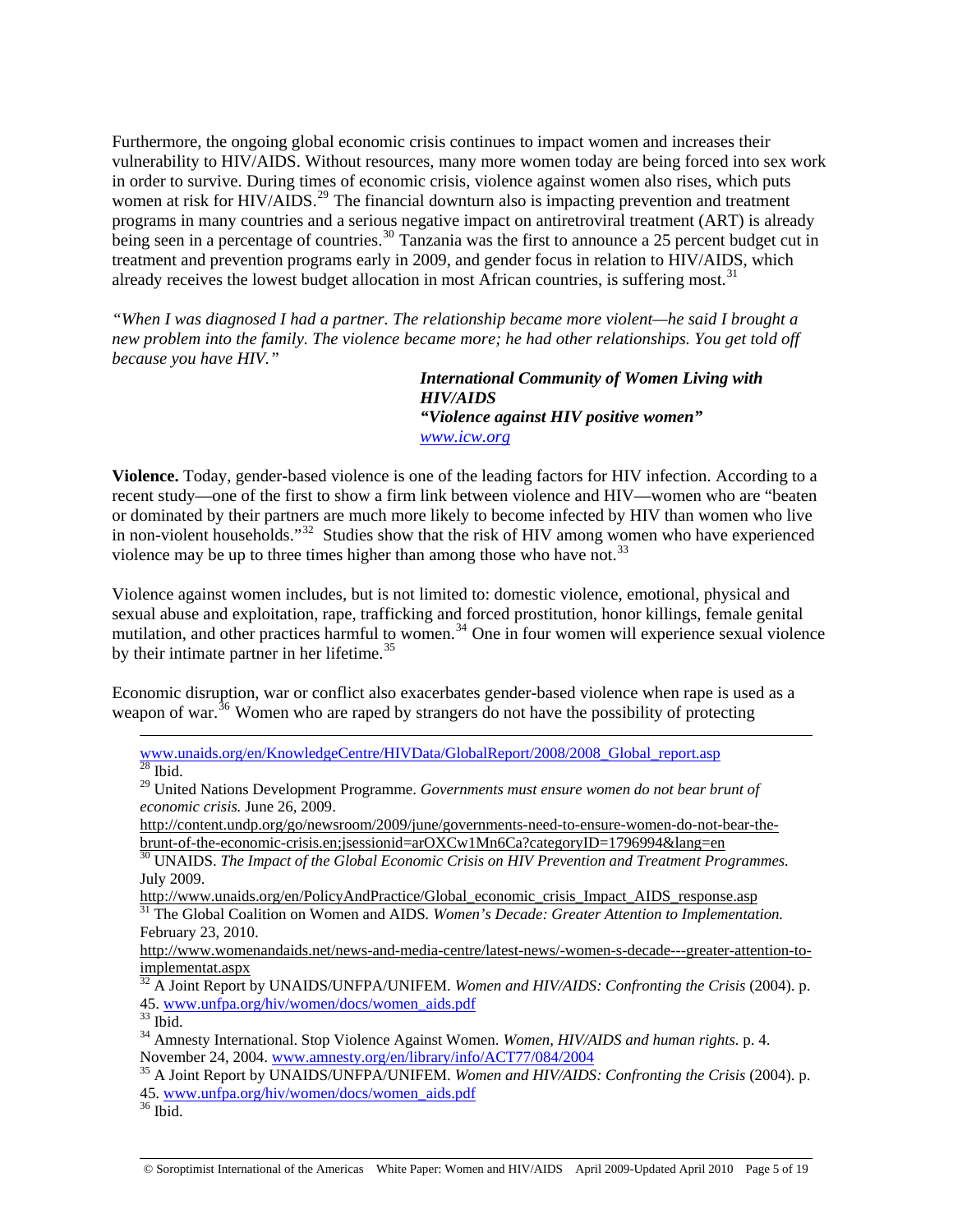themselves from the diseases of their perpetrator, and thus, often must suffer the consequences of HIV infection in addition to the trauma of the sexual violence.<sup>[37](#page-5-0)</sup>

The disease has also placed many women at greater risk of further violence. As Peter Piot, former executive director of UNAIDS, explains: "Violence against women is not just a cause of the AIDS epidemic. It can also be a consequence of it … of those whose infection status became known to others, many suffered direct violence at the hands of their husbands, families or communities."<sup>[38](#page-5-1)</sup> Because of the increased threat of violence, women fear getting tested and seeking treatment.<sup>[39](#page-5-2)</sup>

*Balabwa is a student from Cape Town, South Africa. She tested positive for HIV two years ago. "I was infected with HIV by my uncle who raped me when I was 19," she says. "People judged me — at first it was frightening and I lost my confidence. But I knew I was not the only one. Other girls like me have been raped by older men because of the belief that if older HIV-positive men sleep with young girls, the disease is cured. This is completely untrue and one of the many myths surrounding the spread of HIV here."* 

> *World Health Organization "Women and AIDS: Have you heard us today?***"**  *[www.who.int/features/2004/aids/en/](http://www.who.int/features/2004/aids/en/)*

**Cultural Norms and Customs.** In the developing world, especially in many countries of sub-Saharan Africa, local cultural practices harmful to women prevail. These traditional practices can interact with poverty and gender to produce much higher HIV rates in women and girls.<sup>[40](#page-5-3)</sup> The myth that engaging in sexual relations with a virgin will cure an individual of AIDS has led to increased sexual violence in many parts of the world, especially Africa.<sup>[41](#page-5-4)</sup> As a result, targets of sexual violence have become younger, in order to ensure that they are virgins and that the "cure" will work.<sup>[42](#page-5-5)</sup> In some parts of Malawi, for example, girls as young as 10 or 11 are taken to a separate hut in a corner of a village where several men, who may be infected and not use condoms, have sex with them.<sup>[43](#page-5-6)</sup>

In addition, "widow cleansing," practiced in some communities in Africa and Asia, involves a widow having sexual relations either with a designated village cleanser or with a relative of her late husband.<sup>[44](#page-5-7)</sup> It has traditionally been a way to break with the past and move forward, as well as an attempt to establish a family's ownership of the husband's property, including his wife.<sup>[45](#page-5-8)</sup> Sexual activity is often coerced and unsafe, and the possibility that either the husband or wife was already living with HIV increases the risk of transmission of the disease.<sup>[46](#page-5-9)</sup> In all these practices, condoms are rarely used, making women at high risk for HIV/AIDS.

<span id="page-5-0"></span><sup>37</sup> Amnesty International. *A Fact Sheet on HIV/AIDS, Women and Human Rights*. August 9, 2005. [www.amnestyusa.org/women/pdf/hivaids.pdf](http://www.amnestyusa.org/women/pdf/hivaids.pdf)

<span id="page-5-1"></span><sup>38</sup> Alexandra Ariaga. Human Rights Magazine. Women's eNews. *HIV/AIDS and Violence Against Women.*  Summer 2002. [www.abanet.org/irr/hr/summer02/arriaga.html](http://www.abanet.org/irr/hr/summer02/arriaga.html)

<span id="page-5-2"></span><sup>39</sup> UNAIDS. *Keeping the Promise: An Agenda for Action on Women and AIDS* (2006). p. 10. [http://data.unaids.org/pub/Report/2006/20060530\\_re\\_keepingpercent20thepercent20promise\\_en.pdf](http://data.unaids.org/pub/Report/2006/20060530_re_keeping%20the%20promise_en.pdf) 40 Amnesty International. *A Fact Sheet on HIV/AIDS, Women and Human Rights.* August 9, 2005.

<span id="page-5-3"></span>[www.amnestyusa.org/women/pdf/hivaids.pdf](http://www.amnestyusa.org/women/pdf/hivaids.pdf)

<span id="page-5-4"></span> $41$  Ibid.

<span id="page-5-5"></span> $42$  Ibid.

<span id="page-5-6"></span><sup>43</sup> Julian Siddle. BBC News. *Cultural Norms Fuel HIV in Malawi*. Nov. 30, 2004. <http://news.bbc.co.uk/2/hi/africa/4055527.stm>

<span id="page-5-7"></span><sup>44</sup> A Joint Report by UNAIDS/UNFPA/UNIFEM. *Women and HIV/AIDS: Confronting the Crisis* (2004). p. 52. [www.unfpa.org/hiv/women/docs/women\\_aids.pdf](http://www.unfpa.org/hiv/women/docs/women_aids.pdf) 45 Ibid.

<span id="page-5-8"></span>

<span id="page-5-9"></span> $^{46}$  Ibid.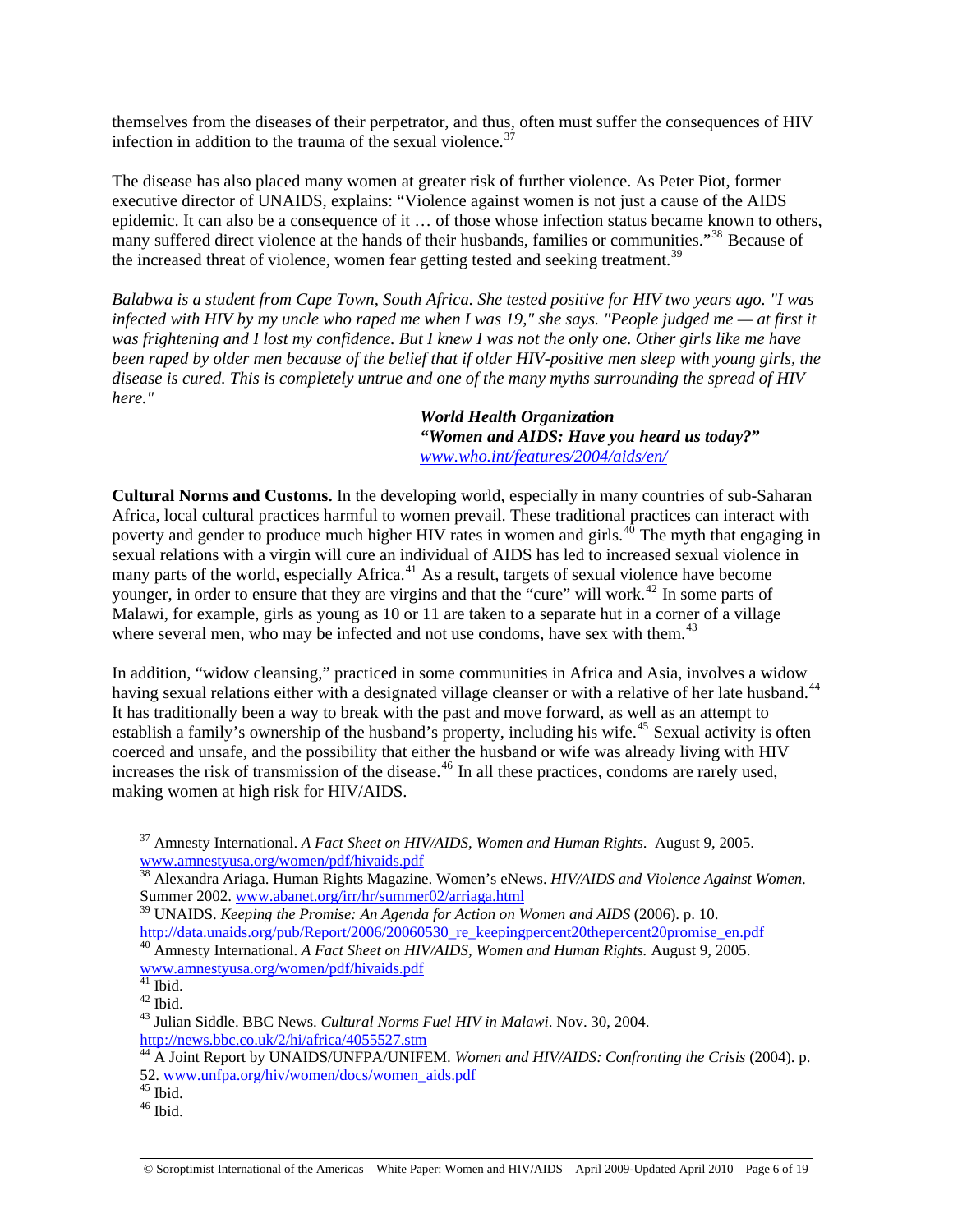**Biology.** Women are at least twice as likely as men to contract HIV from unprotected intercourse. Vaginal membranes are exposed to infectious fluids for hours after sex. Younger women are especially at great risk because the immature cervix is more vulnerable to damage and infection. In addition, an immature female genital tract is more likely to tear during sexual activity, creating a higher risk of HIV transmission.[47](#page-6-0) In many women and girls, sexually transmitted infections (STIs) often go undetected and therefore untreated, with STIs increasing their vulnerability to HIV.<sup>[48](#page-6-1)</sup>

Lack of Education. Access to education is associated with the ability of women and girls to protect themselves against HIV infection.<sup>[49](#page-6-2)</sup> Education slows and reduces the spread of AIDS by contributing to female economic independence, delayed marriage, family planning, and working outside the home.<sup>[50](#page-6-3)</sup> However, in most developing countries, women and girls are less educated and less literate than men and boys<sup>[51](#page-6-4)</sup> and illiterate women are four times more likely to believe there is no way to prevent HIV infection.[52](#page-6-5) In west, central and north Africa, South Asia and the Middle East, girls are more likely to miss out on primary school than boys.<sup>[53](#page-6-6)</sup> Often, girls leave school to care for sick relatives because the burden of care traditionally falls on females.<sup>[54](#page-6-7)</sup> This undermines girls' rights to education and furthers the pervasive cycle of inequality.<sup>[55](#page-6-8)</sup>

**Lack of Accessible, Affordable Health Care.** Many women, especially in the developing world, do not have access to health information and health care. In addition, affordability of medical care remains a major hurdle in many developing and developed countries, where women do not have the income for drugs and treatments.[56](#page-6-9) As to much-needed ARV treatment (antiretroviral medication designed to inhibit the reproduction of HIV in the body), only about 3 percent of people in sub-Saharan Africa have received it.<sup>[57](#page-6-10)</sup> Most poor women in developing countries are denied treatment because of the high prices of medicines and the under-funding of health services.

Time and mobility also prevent women from accessing adequate and appropriate treatment and care.<sup>[58](#page-6-11)</sup> A study in Rwanda found that many women who were receiving medication for HIV/AIDS stopped receiving these drugs because they could not afford transportation to the hospital.<sup>[59](#page-6-12)</sup> In addition, women who are victims of sexual violence are burdened by shame and fear of social ostracism and therefore do

 $\overline{a}$  $47$  Ibid.

<span id="page-6-1"></span><span id="page-6-0"></span><sup>48</sup> Ibid.

<span id="page-6-2"></span><sup>49</sup> A Joint Report by UNAIDS/UNFPA/UNIFEM. *Women and HIV/AIDS: Confronting the Crisis* (2004). p. 39. [www.unfpa.org/hiv/women/docs/women\\_aids.pdf](http://www.unfpa.org/hiv/women/docs/women_aids.pdf) 50 World Bank. *Girls' Education.*

<span id="page-6-3"></span>[http://web.worldbank.org/WBSITE/EXTERNAL/TOPICS/EXTEDUCATION/0,,contentMDK:20298916~](http://web.worldbank.org/WBSITE/EXTERNAL/TOPICS/EXTEDUCATION/0,,contentMDK:20298916%7EmenuPK:617572%7EpagePK:148956%7EpiPK:216618%7EtheSitePK:282386,00.html) [menuPK:617572~pagePK:148956~piPK:216618~theSitePK:282386,00.html](http://web.worldbank.org/WBSITE/EXTERNAL/TOPICS/EXTEDUCATION/0,,contentMDK:20298916%7EmenuPK:617572%7EpagePK:148956%7EpiPK:216618%7EtheSitePK:282386,00.html)

<span id="page-6-4"></span><sup>51</sup> UNAIDS. *Keeping the Promise: An Agenda for Action on Women and AIDS* (2006). p. 20. [http://data.unaids.org/pub/Report/2006/20060530\\_re\\_keepingpercent20thepercent20promise\\_en.pdf](http://data.unaids.org/pub/Report/2006/20060530_re_keeping%20the%20promise_en.pdf) 52 UNAIDS. *Fact Sheet. Women, Girls and HIV.*

<span id="page-6-5"></span>[http://data.unaids.org/pub/FactSheet/2010/20100302\\_fs\\_womenhiv\\_en.pdf](http://data.unaids.org/pub/FactSheet/2010/20100302_fs_womenhiv_en.pdf) 53 Ibid.

<span id="page-6-7"></span><span id="page-6-6"></span><sup>54</sup> Amnesty International. *A Fact Sheet on HIV/AIDS, Women and Human Rights.* August 9, 2005. [www.amnestyusa.org/women/pdf/hivaids.pdf](http://www.amnestyusa.org/women/pdf/hivaids.pdf)

<span id="page-6-8"></span> $\overline{55}$  Ibid.

<span id="page-6-9"></span><sup>56</sup> United Nations. Carolyn Hannan, Division for the Advancement of Women. *Women and HIV/AIDS*, September 2003. [www.un.org/womenwatch/daw/news/speech2003/CH-](http://www.un.org/womenwatch/daw/news/speech2003/CH-HIVandWomenPOPDIV2003Rev.pdf)[HIVandWomenPOPDIV2003Rev.pdf](http://www.un.org/womenwatch/daw/news/speech2003/CH-HIVandWomenPOPDIV2003Rev.pdf)

<span id="page-6-10"></span><sup>57</sup> A Joint Report by UNAIDS/UNFPA/UNIFEM. *Women and HIV/AIDS: Confronting the Crisis* (2004). p. 23. [www.unfpa.org/hiv/women/docs/women\\_aids.pdf](http://www.unfpa.org/hiv/women/docs/women_aids.pdf) 58 Ibid, p. 25.

<span id="page-6-11"></span>

<span id="page-6-12"></span> $^{59}$  Ibid.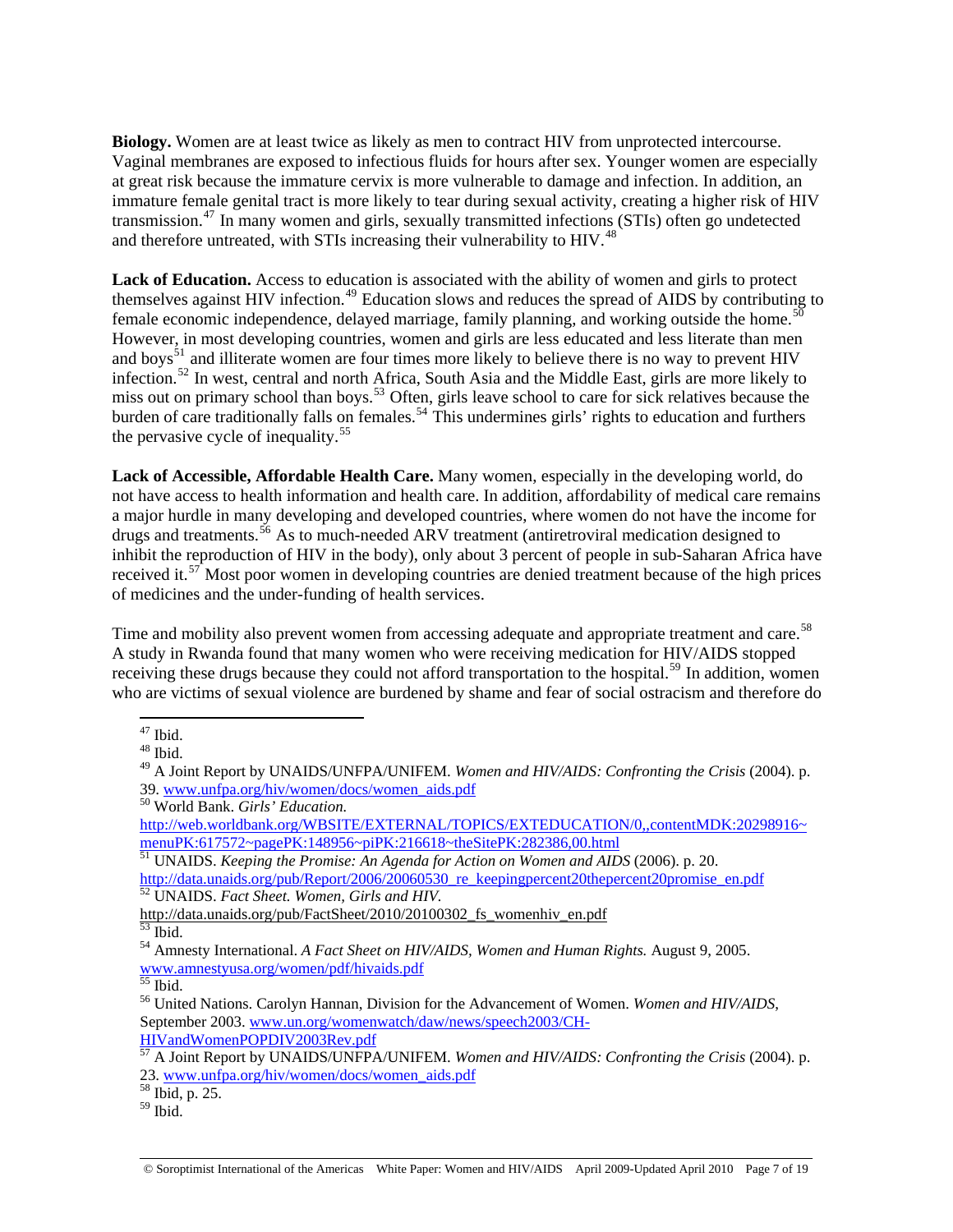not seek medical attention.<sup>[60](#page-7-0)</sup> Sex workers also are discriminated against in all parts of society and may not undergo medical treatment in order to avoid potential harassment and abuse.<sup>[61](#page-7-1)</sup> For women overall, access to life-preserving HIV prevention and treatment services remains scandalously limited. $62$ 

*"Even a married woman who has been infected by her husband will be accused by her in-laws. In such a male-dominated society no one ever accepts that the man is actually the one who did something wrong. It is even harder on women since it is seen as a fair result of their sexual misbehaviour."* 

*HIV-positive woman, Lebanon*  *AVERTing HIV and AIDS [www.avert.org](http://www.avert.org/)*

**Marriage Issues.** Today, more than four-fifths of new infections in women occur in marriage or in long-term relationships with primary partners who are not monogamous, may coerce sex or refuse to use condoms.<sup>63</sup> In Ghana, for example, married women are almost three times more likely to be living with HIV than women who have never been married.<sup>[64](#page-7-4)</sup> In Africa and Latin America, more than 80 percent of young women ages 15-19 who have had unprotected sex are married.<sup>[65](#page-7-5)</sup>

In addition, arranged marriages of young girls are still common in many parts of the developing world. Many will marry before they are 18—60 percent of girls in Nepal; 76 percent in Niger; and 50 percent in India will be married by that age.<sup>[66](#page-7-6)</sup> All too often they marry older, sexually experienced men who may already be infected, or who may be unfaithful, or both. These young girls know very little about sex, HIV or how to protect themselves. Because they are young and live in patriarchal societies, they have little power in the relationship and are unable to negotiate condom use.<sup>[67](#page-7-7)</sup>

### **Consequences of HIV/AIDS**

The impact of HIV/AIDS extends beyond those living with the virus, as each infection produces consequences that affect the lives of the family, friends and communities surrounding an infected person. Some of the consequences include:

**Economic Rights.** AIDS is destroying the skills, experience and networks necessary for the economic survival of communities, especially in Africa.<sup>[68](#page-7-8)</sup> Because AIDS kills people in the prime of their working and parenting lives, it represents a serious threat to development. By reducing growth, weakening governance and destroying human capital, AIDS "erodes the foundations on which countries

© Soroptimist International of the Americas White Paper: Women and HIV/AIDS April 2009-Updated April 2010 Page 8 of 19

<span id="page-7-0"></span><sup>60</sup> Amnesty International. *A Fact Sheet on HIV/AIDS, Women and Human Rights.* August 9, 2005. [www.amnestyusa.org/women/pdf/hivaids.pdf](http://www.amnestyusa.org/women/pdf/hivaids.pdf)

 $61$  Ibid.

<span id="page-7-2"></span><span id="page-7-1"></span><sup>62</sup> The Global Coalition on Women and AIDS. *Keeping the Promise: An Agenda for Action on Women and AIDS.* (2006). p. 16. [http://data.unaids.org/pub/Booklet/2006/20060530\\_FS\\_Keeping\\_Promise\\_en.pdf](http://data.unaids.org/pub/Booklet/2006/20060530_FS_Keeping_Promise_en.pdf) 63 UNFPA. State of World Population: The Promise of Equality: Gender Equity, Reproductive Health and

<span id="page-7-3"></span>*the MDGs (*2005). [www.unfpa.org/swp/2005/english/ch4/chap4\\_page1.htm](http://www.unfpa.org/swp/2005/english/ch4/chap4_page1.htm) 64 UNAIDS. *AIDS Epidemic Update*. December 2006. p. 22.

<span id="page-7-4"></span>[http://data.unaids.org/pub/EpiReport/2006/2006\\_EpiUpdate\\_en.pdf](http://data.unaids.org/pub/EpiReport/2006/2006_EpiUpdate_en.pdf)

<span id="page-7-5"></span><sup>65</sup> Shelley Clark, Judith Bruce and Annie Dude. International Women's Health Coalition. *Protecting Young Women from HIV/AIDS: The Case Against Child and Adolescent Marriage*. International Family Planning<br>Perspectives. June 2006. www.iwhc.org/index.php?option=com\_content&task=view&id=2693Itemid=446

<span id="page-7-6"></span><sup>&</sup>lt;sup>66</sup> International Women's Health Coalition. *Women's Vulnerability to HIV/AIDS: An Overview*. (2008). [www.iwhc.org/index.php?option=com\\_content&task=view&id=2200&Itemid=536](http://www.iwhc.org/index.php?option=com_content&task=view&id=2200&Itemid=536)  $67$  Ibid.

<span id="page-7-8"></span><span id="page-7-7"></span><sup>68</sup> Amnesty International. *A Fact Sheet on HIV/AIDS, Women and Human Rights.* August 9, 2005. [www.amnestyusa.org/women/pdf/hivaids.pdf](http://www.amnestyusa.org/women/pdf/hivaids.pdf)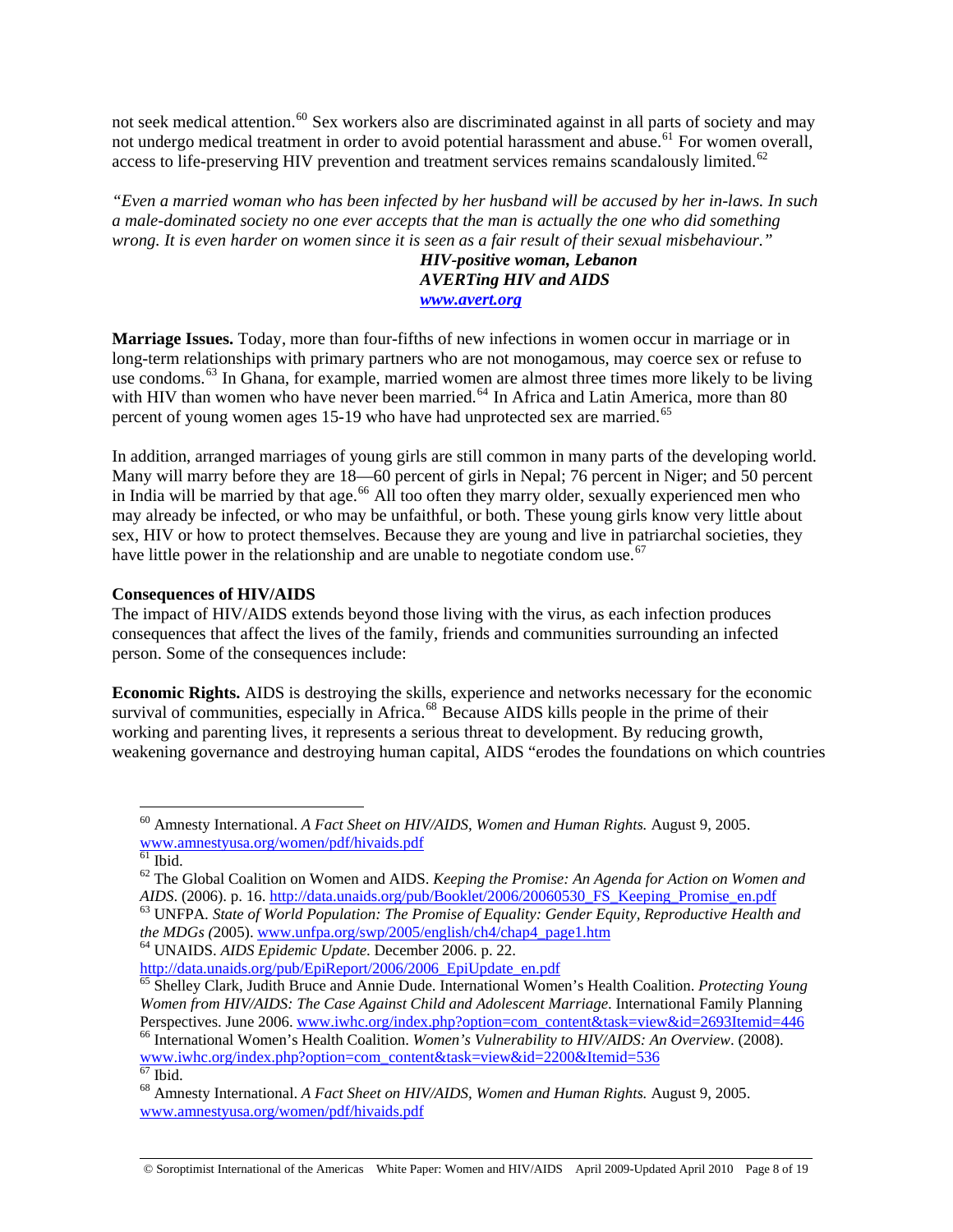seek to develop their societies and improve their living standards."<sup>[69](#page-8-0)</sup> As household earnings shrink, families, livelihoods and entire communities disintegrate.<sup>[70](#page-8-1)</sup> As a result, AIDS will continue to impede efforts to reduce poverty—even in countries where the prevalence of the disease is relatively low."<sup>[71](#page-8-2)</sup>

*"If men are still young and they indulge in play and get infected [with HIV], that's the general story of society. If a girl gets this disease, no one would like to get close to her because it is a problem of her morality. It is not tolerated in females compared to males."* 

> *Female community counselor in Vietnam International Center for Research on Women [www.icrw.org](http://www.icrw.org/)*

**Stigma and Discrimination.** HIV-related stigma and discrimination is a "process of devaluation" of people either living with or associated with HIV and AIDS.<sup>[72](#page-8-3)</sup> Women tend to endure more HIV/AIDSrelated stigma than men.[73](#page-8-4) In Ethiopia, Tanzania and Zambia, women with HIV tend not only to be more stigmatized for "having failed as proper women," but also are blamed for "bringing" HIV into a family or marriage. As an HIV-positive woman in Zambia explained, "The word 'disgrace' is used more on women … people say women are the ones who bring sickness most of the time. They are the ones who start [the illness]."<sup>[74](#page-8-5)</sup>

As a whole, women are often blamed for acquiring HIV, even if they have remained monogamous, which can lead to sexual and domestic violence, abandonment by families and communities, dismissal from employment, and loss of livelihood and places of residence.<sup>[75](#page-8-6)</sup> Stigma and discrimination on the basis of HIV status can lead young women to neglect their health needs, fail to access necessary information and postpone seeking medical treatment and care.<sup>[76](#page-8-7)</sup>

**Education.** Lack of basic education is a cause of women and girls becoming more vulnerable to HIV/AIDS, but it is also a consequence, further perpetuating the spread of the disease. An investigation by the Girls' Education Monitoring System found that children's participation in formal schooling is decreasing in African countries with the highest prevalence of HIV.<sup>[77](#page-8-8)</sup>

Poor girls are usually the first to leave school early. Families without enough money to educate all their children often keep girls at home to care for family members, prepare food and gather cooking fuel and water, or to supplement family income.<sup>[78](#page-8-9)</sup> In addition, AIDS impacts education by decreasing the supply of teachers and other staff who have become infected and affected by the disease, as well as

<span id="page-8-0"></span><sup>69</sup> UNAIDS. *Q&A Part I. Facts about the AIDS epidemic and its impact*. p. 5. (2006). [http://data.unaids.org/pub/GlobalReport/2006/20060530-Q-A\\_Partl\\_en.pdf](http://data.unaids.org/pub/GlobalReport/2006/20060530-Q-A_Partl_en.pdf)

 $70$  Ibid.

<span id="page-8-2"></span><span id="page-8-1"></span> $71$  Ibid.

<span id="page-8-3"></span><sup>72</sup> International Center for Research on Women. *HIV/AIDS Stigma: Finding Solutions to Strengthen HIV/AIDS Programs*. p. 2. (2006). [www.icrw.org/docs/2006\\_stigmasynthesis.pdf](http://www.icrw.org/docs/2006_stigmasynthesis.pdf)<sup>73</sup> Ibid. p.6.

<span id="page-8-4"></span> $74$  Ibid.

<span id="page-8-6"></span><span id="page-8-5"></span><sup>75</sup> International Community of Women Living with HIV and AIDS. *Women and girls living with HIV/AIDS: Overview and Annotated Bibliography.* No. 18. p. 4. February 2007. [www.bridge.ids.ac.uk/reports/BB18\\_HIV.pdf](http://www.bridge.ids.ac.uk/reports/BB18_HIV.pdf)<br>
<sup>[76](http://www.bridge.ids.ac.uk/reports/BB18_HIV.pdf)</sup> Ibid.<br>
<sup>77</sup> UNICEF. *Girls, HIV/AIDS and education*. www.unicef.org/lifeskills/index\_8657.html

<span id="page-8-7"></span>

<span id="page-8-9"></span><span id="page-8-8"></span><sup>&</sup>lt;sup>78</sup> Global Health Council. School Safety: Protecting Girls from Violence and HIV/AIDS. [www.globalhealth.org/reports/report.php3?id=274](http://www.globalhealth.org/reports/report.php3?id=274)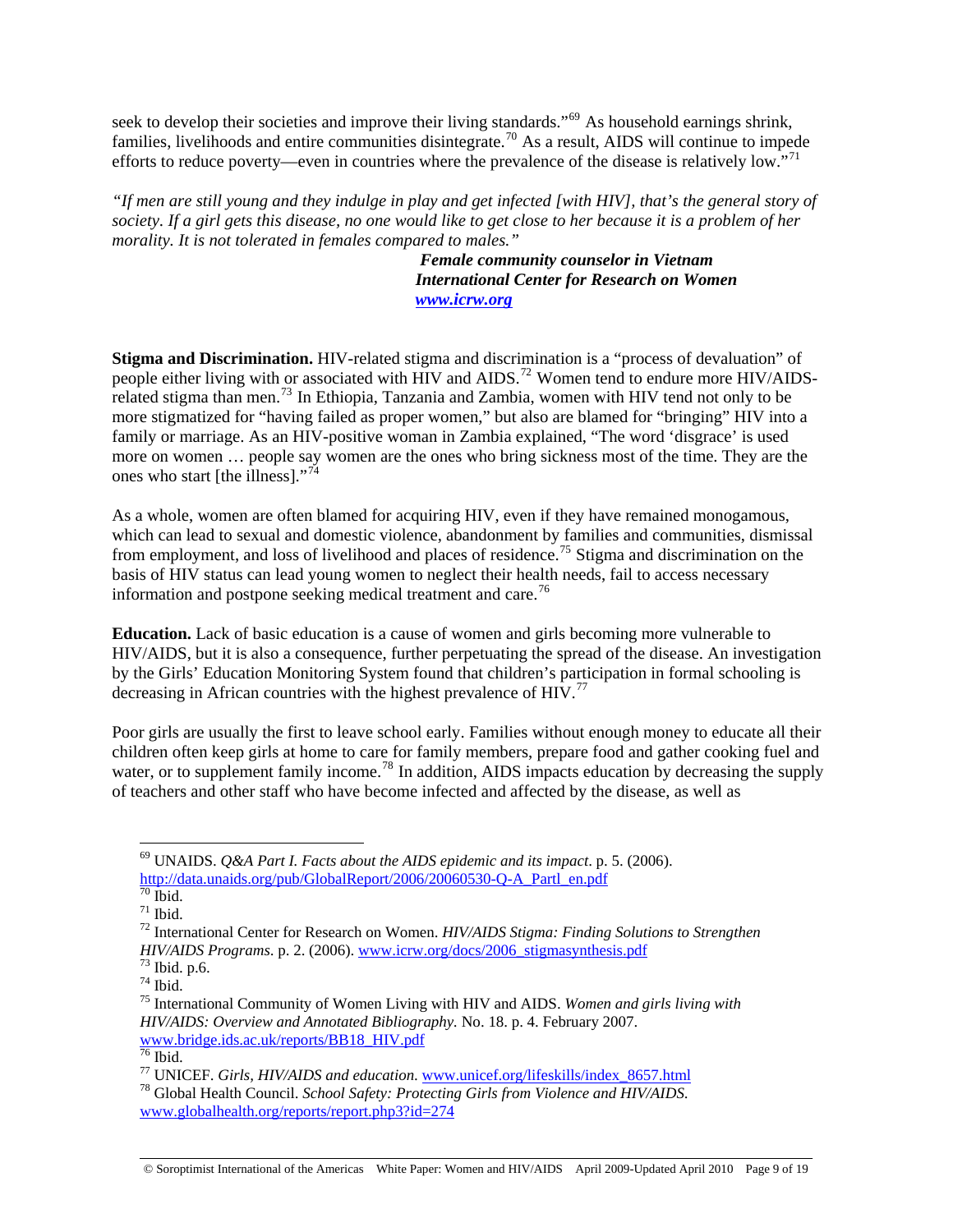jeopardizing the quality of education where teachers are affected by a family trauma or AIDS-related illness themselves  $79$ 

**Girl Orphans.** The AIDS pandemic has increased the number of orphans, especially in Africa, to unprecedented levels. It is estimated that by 2010 there will be 50 million AIDS orphans in Africa.<sup>[80](#page-9-1)</sup> Orphan-hood exacerbates gender inequalities. The risk of violence and sexual abuse is higher among girls who are orphaned by AIDS, many of whom face a heightened sense of hopelessness along with a lack of emotional and financial support.<sup>[81](#page-9-2)</sup> In a study in Zambia, Human Rights Watch found that among girls who had been orphaned by AIDS, hundreds were being sexually assaulted by family members or guardians or forced into sex work to survive.<sup>[82](#page-9-3)</sup>

**Caregiving.** Women often assume the major share of care-giving in the family, including for those living with and affected by HIV. This is often unpaid and is based on the assumption that women "naturally" fill this role. Globally, up to 90 percent of the care due to illness is provided in the home by women and girls.<sup>[83](#page-9-4)</sup> In many of the hardest-hit nations—and increasingly in all countries affected by HIV/AIDS—women and girls continue to take on the major share of care work by nursing the sick and taking in AIDS orphans, all while trying to earn an income.<sup>[84](#page-9-5)</sup> Women often face reduced earnings and job losses because their duties as caregivers interfere with work outside the home. In addition, girls are more likely than boys to be expected to leave school to care for the sick and tend the home. This puts them at a disadvantage for future employment prospects.<sup>[85](#page-9-6)</sup> Throughout Africa, in particular, as more people die from the effects of AIDS, women become heads of households and sink deeper into the poverty that disproportionately affects female-headed households.<sup>[86](#page-9-7)</sup>

**Mother-to-Child Transmission.** Another consequence of the disease is infection from an HIV-positive mother to her child during pregnancy, labor, delivery or breastfeeding through mother-to-child transmission (MTCT).<sup>[87](#page-9-8)</sup> An estimated 430,000 children were newly infected with HIV in 2008, the vast majority of them through MTCT.<sup>[88](#page-9-9)</sup> Without intervention, there is a 20-45 percent chance that a baby born to an HIV-infected mother will become infected.<sup>[89](#page-9-10)</sup> MTCT is almost entirely preventable. However, the treatment and prevention levels are remarkably low in most resource-limited countries.<sup>[90](#page-9-11)</sup>

 $79$  Ibid.

<span id="page-9-1"></span><span id="page-9-0"></span><sup>80</sup> Commission on HIV/AIDS and Governance in Africa*. Impact of HIV/AIDS on gender, orphans and vulnerable children*. November 2004. p. 7. [www.uneca.org/CHGA/Cameroon/cameroon\\_orphans.pdf](http://www.uneca.org/CHGA/Cameroon/cameroon_orphans.pdf) <sup>81</sup> A Joint Report by UNAIDS/UNFPA/UNIFEM. *Women and HIV/AIDS: Confronting the Crisis*. p. 46. (2004). [www.unfpa.org/hiv/women/docs/women\\_aids.pdf](http://www.unfpa.org/hiv/women/docs/women_aids.pdf) 82 Ibid.

<span id="page-9-3"></span><span id="page-9-2"></span>

<span id="page-9-4"></span><sup>83</sup> A Joint Report by UNAIDS/UNFPA/UNIFEM. *Women and HIV/AIDS: Confronting the Crisis* (2004). Chapter 4. [www.unfpa.org/hiv/women/report/chapter4.html](http://www.unfpa.org/hiv/women/report/chapter4.html) 84 Ibid.

<span id="page-9-5"></span>

<sup>85</sup> health24.com. *The burden of HIV/AIDS on women.* October 2, 2006.

<span id="page-9-6"></span>[www.health24.com/medical/Condition\\_centres/777-792-814-1759,23099.asp](http://www.health24.com/medical/Condition_centres/777-792-814-1759,23099.asp)

<span id="page-9-7"></span> $86$  Ibid.

<span id="page-9-8"></span><sup>87</sup> WHO. *Mother to Child Transmission of HIV*.

<http://www.who.int/hiv/topics/mtct/en/index.html>

<span id="page-9-9"></span><sup>88</sup> health24.com. *The burden of HIV/AIDS on women.* October 2, 2006.

[www.health24.com/medical/Condition\\_centres/777-792-814-1759,23099.asp](http://www.health24.com/medical/Condition_centres/777-792-814-1759,23099.asp)

<span id="page-9-10"></span><sup>89</sup> Avert. AVERTing HIV and AIDS. *Preventing Mother-to-Child Transmission in Practice.* February 20, 2009. [www.avert.org/pmtct-hiv.htm](http://www.avert.org/pmtct-hiv.htm)

<span id="page-9-11"></span><sup>90</sup> WHO. *Mother to Child Transmission of HIV*. [www.who.int/hiv/topics/mtct/en/index.html](http://www.who.int/hiv/topics/mtct/en/index.html)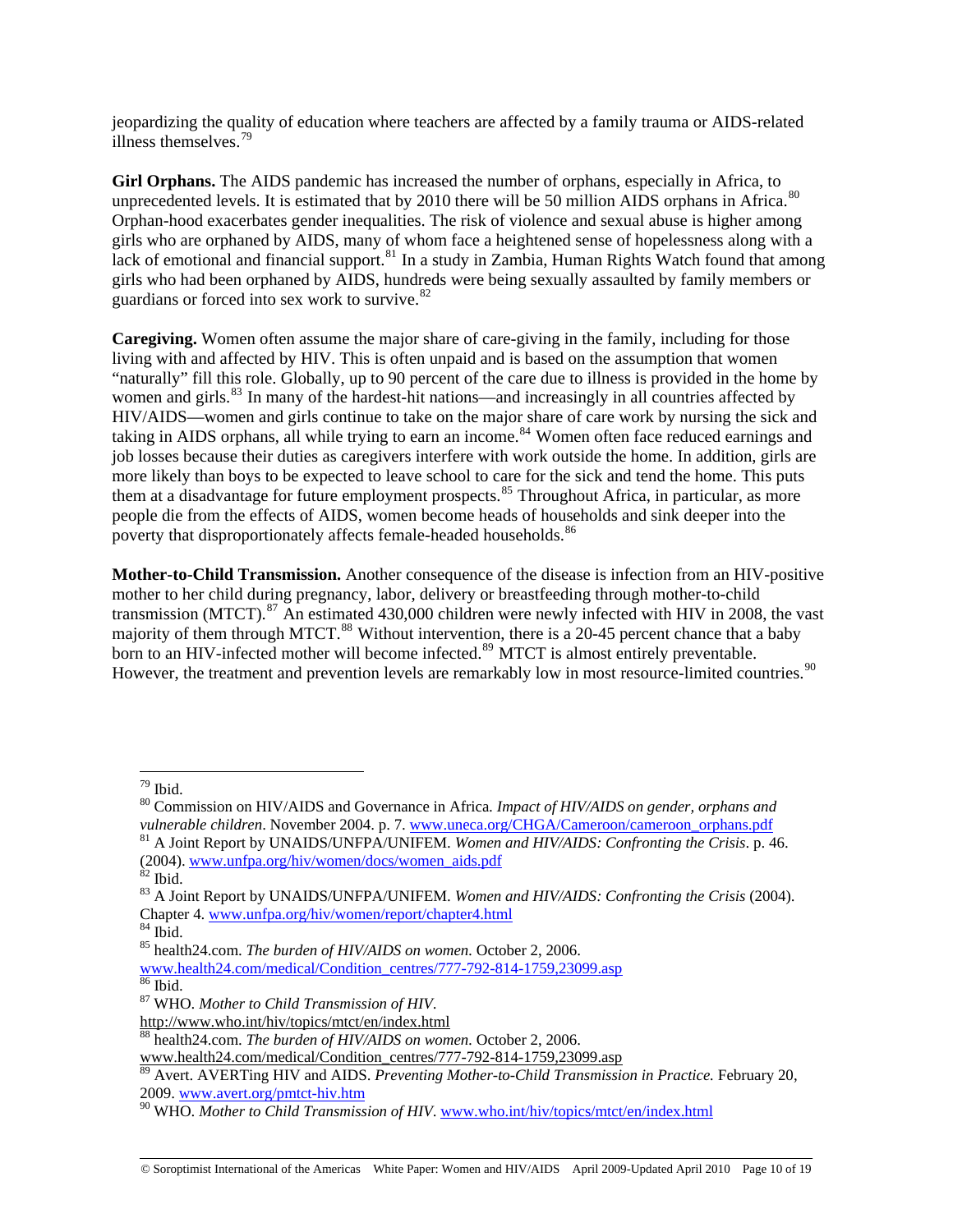## **Solutions**

In order to reverse the spread of AIDS among women and girls and lessen the effects of the disease, women and girls must have greater control over their decisions, bodies and lives, as well as a greater say in their governments and public policies.<sup>[91](#page-10-0)</sup> As such, realistic strategies that address the triple challenge of poverty, gender inequality and HIV/AIDS must be found. These include:

- addressing women's social and economic disempowerment;
- ending violence against women;
- eliminating stigma and discrimination;
- educating women and girls;
- involving men and boys;
- preventing and treating the disease;
- researching;
- increasing international cooperation.

**Addressing Women's Economic and Social Disempowerment.** In order to break the cycle of poverty, gender inequality and vulnerability to HIV, women and girls need to be empowered economically by providing them with access to credit and business and leadership skills.<sup>[92](#page-10-1)</sup> Women who own property or control other economic assets have higher incomes, a secure place to live and greater bargaining power within their households.<sup>[93](#page-10-2)</sup> With a better sense of self-efficiency, women are better able to remove themselves from domestic violence, or to leave a relationship that threatens them with HIV infection. In addition, with greater ownership and control over their economic assets, women are more empowered to negotiate abstinence, fidelity and safer sex. They also can avoid exchanging sex for money, food or shelter.<sup>[94](#page-10-3)</sup>

In addition, where women lack title to land or housing, they suffer restricted economic options, violence and homelessness—contributing to both their and their children's impoverishment.<sup>[95](#page-10-4)</sup> In several African countries, grass-roots organizations help women navigate the legal process and train paralegals and others in the enforcement of women's property, inheritance and legal rights.<sup>[96](#page-10-5)</sup>

Greater international support is also needed for women-focused microfinance initiatives that provide direct financial support for women's economic independence.<sup>[97](#page-10-6)</sup> Finally, marriage laws (e.g. child marriage, disinheritance of property) need to be reviewed so they do not contribute to the violation of girls' rights and to exposing them to a higher risk of HIV.[98](#page-10-7) Legislative and community reform needs to be undertaken in these areas, as well as traditional customs that are harmful to women, such as wife

<span id="page-10-0"></span><sup>91</sup> A Joint Report by UNAIDS/UNFPA/UNIFEM. *Women and HIV/AIDS: Confronting the Crisis*. p. 1. (2007). [www.unfpa.org/hiv/women/docs/women\\_aids.pdf](http://www.unfpa.org/hiv/women/docs/women_aids.pdf)

 $92$  Ibid, p. 58.

<span id="page-10-2"></span><span id="page-10-1"></span><sup>93</sup>UNAIDS. 2008 Report on the Global AIDS Epidemic. *Chapter 3: Addressing the societal causes of HIV risk and vulnerability,* p. 74.

<span id="page-10-3"></span><sup>&</sup>lt;sup>94</sup> The Global Coalition on Women and AIDS. *Economic Security for Women*. Issue No. 3. p.1. [http://data.unaids.org/pub/BriefingNote/2006/20060308\\_BN\\_GCWA\\_en.pdf](http://data.unaids.org/pub/BriefingNote/2006/20060308_BN_GCWA_en.pdf)  $\overline{^{95}}$  Ibid.

<span id="page-10-5"></span><span id="page-10-4"></span><sup>96</sup> UNAIDS. 2008 Report on the Global AIDS Epidemic. *Chapter 3: Addressing the societal causes of HIV risk and vulnerability,* p. 74.

<span id="page-10-6"></span>www.unaids.org/en/KnowledgeCentre/HIVData/GlobalReport/2008/2008\_Global\_report.asp <sup>97</sup> Ibid.

<span id="page-10-7"></span><sup>98</sup> Ibid.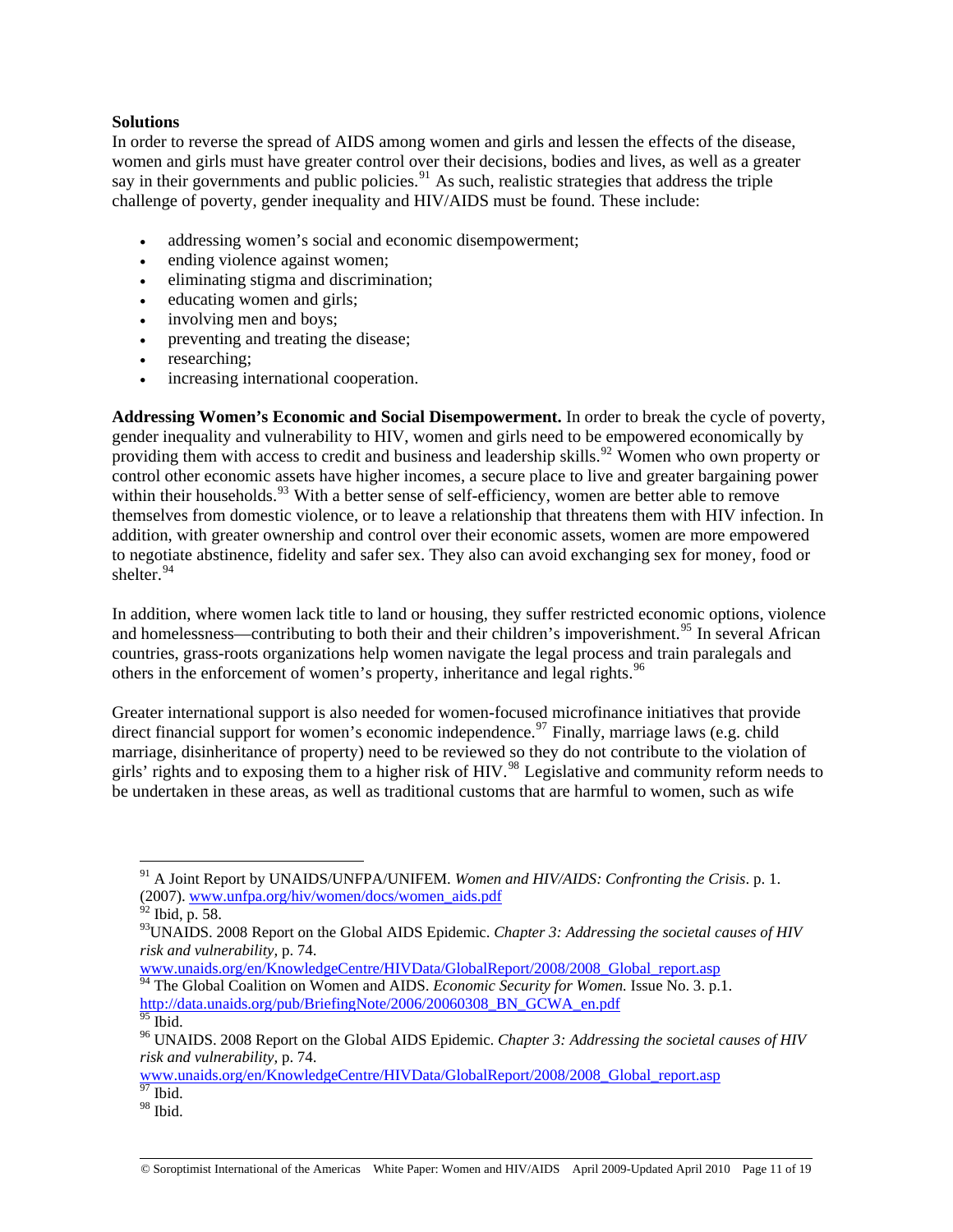inheritance.<sup>[99](#page-11-0)</sup> Overall, countries need to enhance women's rights under the law and end retrograde traditions that relegate them to second-class citizen status.<sup>[100](#page-11-1)</sup>

**Ending Violence Against Women.** To help break the link between gender-based violence and HIV/AIDS, some steps are being taken. All across South Africa, for example, small, community-based organizations help domestic violence victims. They provide safe housing, counseling, legal and medical assistance, among other services, to women who have been abused.<sup>[101](#page-11-2)</sup>

But more needs to be done. Governments must lead the fight against sexual violence against women, and put laws in place that deny sanctuary to the perpetrators of violence and punish rapists and abusers.[102](#page-11-3) However, laws are one thing and enforcement still another. Mexico's 2007 anti-violence law, for instance, aims to integrate federal, state and local programs and agencies to combat violence against women, but a related penal code is still being developed. No punishment now exists for violations of the new law, widely hailed when it was passed last year.<sup>103</sup>

Since men are instigators of violence, they are essential to the solution, "a reality that is recognized by both men's and women's groups in many parts of the world."<sup>[104](#page-11-4)</sup> Another hopeful resource, then, is the involvement of men who are working in anti-violence projects. Men in sub-Saharan Africa, for example, are beginning to organize effectively against violence against women by examining their own attitudes and behaviors.[105](#page-11-5)

In the United States, the International Violence Against Women Act (IVAWA) is an unprecedented effort by Congress to address violence against women globally. IVAWA would be the first of its kind to comprehensively incorporate U.S. foreign assistance programs to help stop gender-based violence and poverty, promote economic opportunities for women, halt violence against girls in schools, and ultimately empower women. $^{10}$ 

In addition, in response to the earthquake in Haiti, UNAIDS called for immediate and intermediate AIDS response needs. There were an estimated 120,000 people living with HIV in Haiti before the earthquake, with women an estimated 53 percent of people living with HIV.<sup>[107](#page-11-7)</sup> With more than 1

<span id="page-11-0"></span><sup>&</sup>lt;sup>99</sup>Amnesty International. Stop Violence Against Women. *Women, HIV/AIDS and human rights, p. 4.* November 24, 2004. *www.amnesty.org/en/library/info/ACT77/084/2004* 

<span id="page-11-1"></span><sup>&</sup>lt;sup>100</sup>The New York Times. *The Feminization of AIDS*. Editorial. Dec. 13, 2004. [www.nytimes.com/2004/12/13/opinion/13mon1.html](http://www.nytimes.com/2004/12/13/opinion/13mon1.html)

<span id="page-11-2"></span><sup>&</sup>lt;sup>101</sup> OXFAM America. *Inequality makes women vulnerable to HIV/AIDS*. June 17, 2005. [www.oxfamamerica.org/whatwedo/where\\_we\\_work/southern\\_africa/news\\_publications/hivaids/feature\\_sto](http://www.oxfamamerica.org/whatwedo/where_we_work/southern_africa/news_publications/hivaids/feature_story.2005-06-17.6415735376//print.html) [ry.2005-06-17.6415735376//print.html](http://www.oxfamamerica.org/whatwedo/where_we_work/southern_africa/news_publications/hivaids/feature_story.2005-06-17.6415735376//print.html)<br><sup>102</sup> Ibid.

<span id="page-11-3"></span><sup>&</sup>lt;sup>103</sup> Theresa Braine. Women's enews. *Violence linked to rapid rise of AIDS in women*. August 8, 2008. [www.womensenews.org/article.cfm?aid=3697](http://www.womensenews.org/article.cfm?aid=3697)

<span id="page-11-4"></span><sup>&</sup>lt;sup>104</sup> A Joint Report by UNAIDS/UNFPA/UNIFEM. *Women and HIV/AIDS: Confronting the Crisis* (2004). p. 47. [www.unfpa.org/hiv/women/docs/women\\_aids.pdf](http://www.unfpa.org/hiv/women/docs/women_aids.pdf)<br><sup>105</sup> Ibid. 106 Amnesty International USA. *IVAWA Background and Resources*.

<span id="page-11-6"></span><span id="page-11-5"></span>

[http://www.amnestyusa.org/violence-against-women/international-violence-against-women-act/i-vawa](http://www.amnestyusa.org/violence-against-women/international-violence-against-women-act/i-vawa-background-and-resources/page.do?id=1051154)[background-and-resources/page.do?id=1051154](http://www.amnestyusa.org/violence-against-women/international-violence-against-women-act/i-vawa-background-and-resources/page.do?id=1051154)

<span id="page-11-7"></span><sup>&</sup>lt;sup>107</sup> UNAIDS. *International support needed to help Haiti rebuild its AIDS response*. February 26, 2010. [http://www.unaids.org/en/KnowledgeCentre/Resources/PressCentre/PressReleases/2010/20100226\\_PR\\_Ha](http://www.unaids.org/en/KnowledgeCentre/Resources/PressCentre/PressReleases/2010/20100226_PR_Haiti.asp) [iti.asp](http://www.unaids.org/en/KnowledgeCentre/Resources/PressCentre/PressReleases/2010/20100226_PR_Haiti.asp)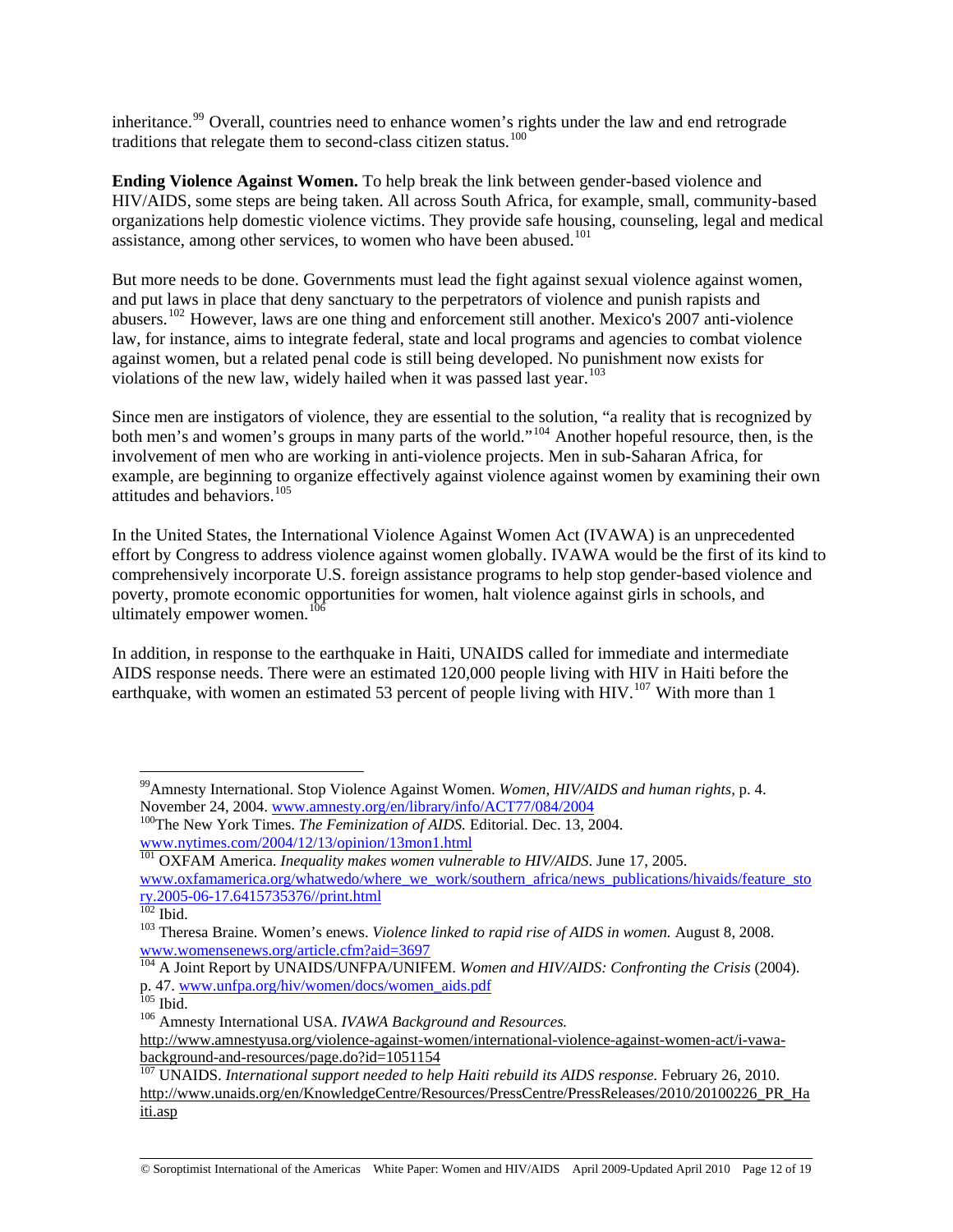million people living in temporary shelters, women are at greater risk for sexual violence and programs are urgently needed to reduce vulnerabilities to HIV and ensure protection.<sup>[108](#page-12-0)</sup>

#### **Eliminating Stigma and Discrimination.**

While the elimination of stigma around gender and HIV/AIDS is far from a reality, a variety of interventions can help. For the general population, as well as health workers, co-workers and caregivers, these include focused information dissemination, counseling, acquiring coping skills and direct contact with a woman living with HIV/AIDS.<sup>[109](#page-12-1)</sup> Greater investment is needed by governments and communities in educational campaigns that not only provide the public with accurate information about the transmission and prevention of HIV, but that also address all aspects of HIV stigma. These awareness campaigns should promote a more supportive and empowering environment for women living with HIV/AIDS by countering negative stereotypes and discriminatory attitudes.<sup>[110](#page-12-2)</sup> In addition, the enactment, strengthening, and enforcement of legislation, regulations, and other measures to eliminate discrimination against people living with HIV/AIDS should be a top priority.<sup>[111](#page-12-3)</sup>

**Educating Women and Girls.** Access to education increases the ability of women and girls to protect themselves from HIV infection.<sup>[112](#page-12-4)</sup> Educated young women are more likely to delay sex and use condoms once they are sexually active.<sup>[113](#page-12-5)</sup> In fact, girls who complete primary education are more than twice as likely to use condoms, while girls who finish secondary education are between four and seven times more likely to use condoms and are less likely to be infected with HIV.<sup>[114](#page-12-6)</sup>

National governments and the international community need to make schools safe places for girls by protecting them against sexual intimidation and ensuring a gender-friendly environment.<sup>[115](#page-12-7)</sup> In addition, sexuality, reproductive health and HIV prevention information should be made part of life-skills curricula in all schools.<sup>[116](#page-12-8)</sup> In Ethiopia and a number of other countries, there is a strong national commitment to push toward meeting the goals of the global "Education for All." This movement began in 1990 at the World Conference on Education for All in Senegal where governments pledged to achieve quality basic education by 2000, with special attention to girls education.<sup>[117](#page-12-9)</sup> With many countries far from having reached this goal, the international community met again in Dakar, Senegal, in 2000, and affirmed their commitment to their original goals of achieving Education for All by the year 2015.<sup>[118](#page-12-10)</sup> Meeting those goals has been associated with a significant narrowing of educational gaps

<sup>108</sup> Ibid.

<span id="page-12-1"></span><span id="page-12-0"></span><sup>109</sup> South African Medical Research Council. *HIV/AIDS and stigma*. June 2007. [www.mrc.ac.za/public/facts17.htm](http://www.mrc.ac.za/public/facts17.htm)

<span id="page-12-2"></span><sup>110</sup> amFAR AIDS Research. *Fact Sheet: Women and HIV/AIDS.* October 2008.

<span id="page-12-3"></span>[www.amfar.org/abouthiv/article.aspx?id=3580&terms=fact+sheet](http://www.amfar.org/abouthiv/article.aspx?id=3580&terms=fact+sheet).<br><sup>[111](http://www.amfar.org/abouthiv/article.aspx?id=3580&terms=fact+sheet)</sup> Ibid. 112 The Global Coalition on Women and AIDS. *Keeping the Promise: An Agenda for Action on Women and* 

<span id="page-12-4"></span>*AIDS*. (2006). p.22.<br>
<u>http://data.unaids.org/pub/Report/2006/20060530\_re\_keepingpercent20thepercent20promise en.pdf</u> http://data.unaids.org/pub/Report/2016-2006<br><sup>114</sup> UNAIDS. 2008 Report on the Global AIDS Epidemic. *Chapter 3: Addressing the societal causes of HIV* 

<span id="page-12-6"></span><span id="page-12-5"></span>*risk and vulnerability,* p. 70.

[www.unaids.org/en/KnowledgeCentre/HIVData/GlobalReport/2008/2008\\_Global\\_report.asp](http://www.unaids.org/en/KnowledgeCentre/HIVData/GlobalReport/2008/2008_Global_report.asp)

<span id="page-12-7"></span><sup>115</sup>The Global Coalition on Women and AIDS. *Keeping the Promise: An Agenda for Action on Women and AIDS*. (2006). p. 22. http://data.unaids.org/pub/Booklet/2006/20060530 FS Keeping Promise en.pdf <sup>116</sup> Ibid.<br><sup>117</sup> UNAIDS. 2008 Report on the Global AIDS Epidemic. *Chapter 3: Addressing the societal causes of HIV* 

<span id="page-12-9"></span><span id="page-12-8"></span>*risk and vulnerability,* p. 71.

<span id="page-12-10"></span>[www.unaids.org/en/KnowledgeCentre/HIVData/GlobalReport/2008/2008\\_Global\\_report.asp](http://www.unaids.org/en/KnowledgeCentre/HIVData/GlobalReport/2008/2008_Global_report.asp)  $118$  Ibid.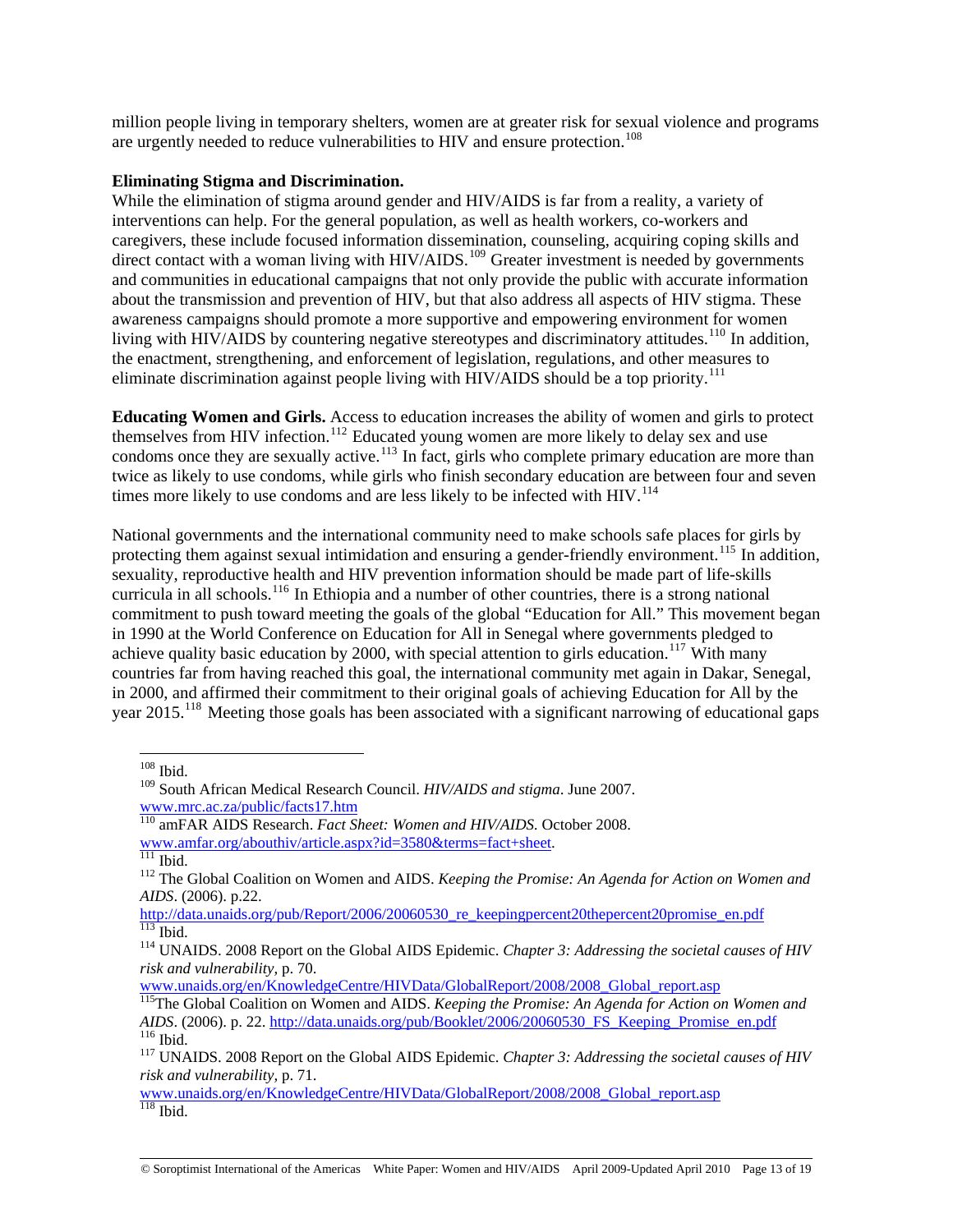between girls and boys.[119](#page-13-0) The Millenium Development Goals (MDGs) also look at a 2015 timeline for meeting Goal 2: Achieve Universal Primary Education. In 2000, 189 UN member countries, including the United States, pledged to achieve eight MDGs by 2015, in order to achieve a "more prosperous and just world."<sup>[120](#page-13-1)</sup> Without increased financial commitments, however, many poor countries will fail to achieve this MDG.<sup>[121](#page-13-2)</sup>

In addition, in parts of Africa, the elimination of school fees has led to dramatic increases in girls' primary school enrollment.<sup>[122](#page-13-3)</sup> And in India, young women who participated in skills building and vocational training, and who received referrals to comprehensive age-appropriate reproductive health services, were more likely to delay marriage until age 18, to report more consistent condom use and to show stronger health-seeking behavior.<sup>[123](#page-13-4)</sup> In Brazil, when HIV prevalence rates for teenage girls ages 13-19 shot up 75 percent from 1991 to 2000, government officials turned to the secondary schools to build awareness of HIV and modes of transmission. Teens now learn about HIV prevention, often in same-sex classes, so they can feel free to discuss fears and concerns about intimacy and sexuality without embarrassment. $^{124}$  $^{124}$  $^{124}$ 

**Involving Men and Boys.** The empowerment of women is a crucial element in the response to HIV/AIDS. New evidence, however, points to another important element in the equation: addressing the role of men and boys in promoting gender equality as a way of helping to prevent HIV-infection. Delegates at the Fourth World Conference on Women, convened by the U.N. in 1995 in Beijing, prepared a Platform for Action that aimed at achieving greater equality and opportunity for women.<sup>[126](#page-13-7)</sup> In speaking of gender equality, the Platform explicitly states that it will only be accomplished if men and boys are actively involved and encouraged in all efforts.<sup>[127](#page-13-8)</sup>

At times, men refuse to be responsible for their sexual behavior and put women at risk for HIV infection. However, programs such as Engender Health's Men as Partners Program in South Africa show that men can be open to changing their attitudes on gender and that men's behaviors need not be fixed or resistant to change.<sup>[128](#page-13-9)</sup> The program uses many approaches to address gender inequalities, such as holding interactive, skills-building workshops that confront harmful stereptypes of what it means to be a man. Brazil's Instituto Promundo also reports significant improvement in gender perspectives among young men participating in its courses.<sup>[129](#page-13-10)</sup> Through programs like these, men are made aware of

<span id="page-13-3"></span>[www.unaids.org/en/KnowledgeCentre/HIVData/GlobalReport/2008/2008\\_Global\\_report.asp](http://www.unaids.org/en/KnowledgeCentre/HIVData/GlobalReport/2008/2008_Global_report.asp)<br><sup>123</sup> Ibid

<span id="page-13-0"></span> $119$  Ibid.

<span id="page-13-1"></span><sup>&</sup>lt;sup>120</sup> Save the Children. *Millennium Development Goals: Benefits to Children*. p. 2.

<span id="page-13-2"></span>[www.savethechildren.org/publications/MDG\\_4-Child\\_Mortality.pdf](http://www.savethechildren.org/publications/MDG_4-Child_Mortality.pdf)<br><sup>121</sup> Ibid. 122 UNAIDS. 2008 Report on the Global AIDS Epidemic. *Chapter 3: Addressing the societal causes of HIV risk and vulnerability,* p. 71.

<span id="page-13-5"></span><span id="page-13-4"></span><sup>&</sup>lt;sup>124</sup> A Joint Report by UNAIDS/UNFPA/UNIFEM. *Women and HIV/AIDS: Confronting the Crisis.* p. 41. [www.unfpa.org/hiv/women/docs/women\\_aids.pdf](http://www.unfpa.org/hiv/women/docs/women_aids.pdf)

<span id="page-13-6"></span><sup>125</sup> International Labour Organization. *HIV/AIDS prevention. How empowering men and boys to promote gender equality can help.*

[www.ilo.org/global/About\\_the\\_ILO/Media\\_and\\_public\\_information/Feature\\_stories/lang-](http://www.ilo.org/global/About_the_ILO/Media_and_public_information/Feature_stories/lang--en/WCMS_075584/index.htm) [en/WCMS\\_075584/index.htm](http://www.ilo.org/global/About_the_ILO/Media_and_public_information/Feature_stories/lang--en/WCMS_075584/index.htm)

<span id="page-13-8"></span><span id="page-13-7"></span><sup>&</sup>lt;sup>127</sup> Stop Violence Against Women. *Beijing Declaration and Platform for Action*. April 24, 2007. [www.stopvaw.org/Beijing\\_Declaration\\_and\\_Platform\\_for\\_action.html](http://www.stopvaw.org/Beijing_Declaration_and_Platform_for_action.html)

<span id="page-13-9"></span><sup>128</sup> Franciscans International. *The Role of Men and Boys in Achieving Gender Equality (HIV/AIDS).* [www.franciscansinternational.org/docs/statement.php?id=216](http://www.franciscansinternational.org/docs/statement.php?id=216)

<span id="page-13-10"></span><sup>&</sup>lt;sup>129</sup> UNAIDS 2008 Report on the Global AIDS Epidemic. *Chapter 3: Addressing the societal causes of HIV risk and vulnerability,* p. 71.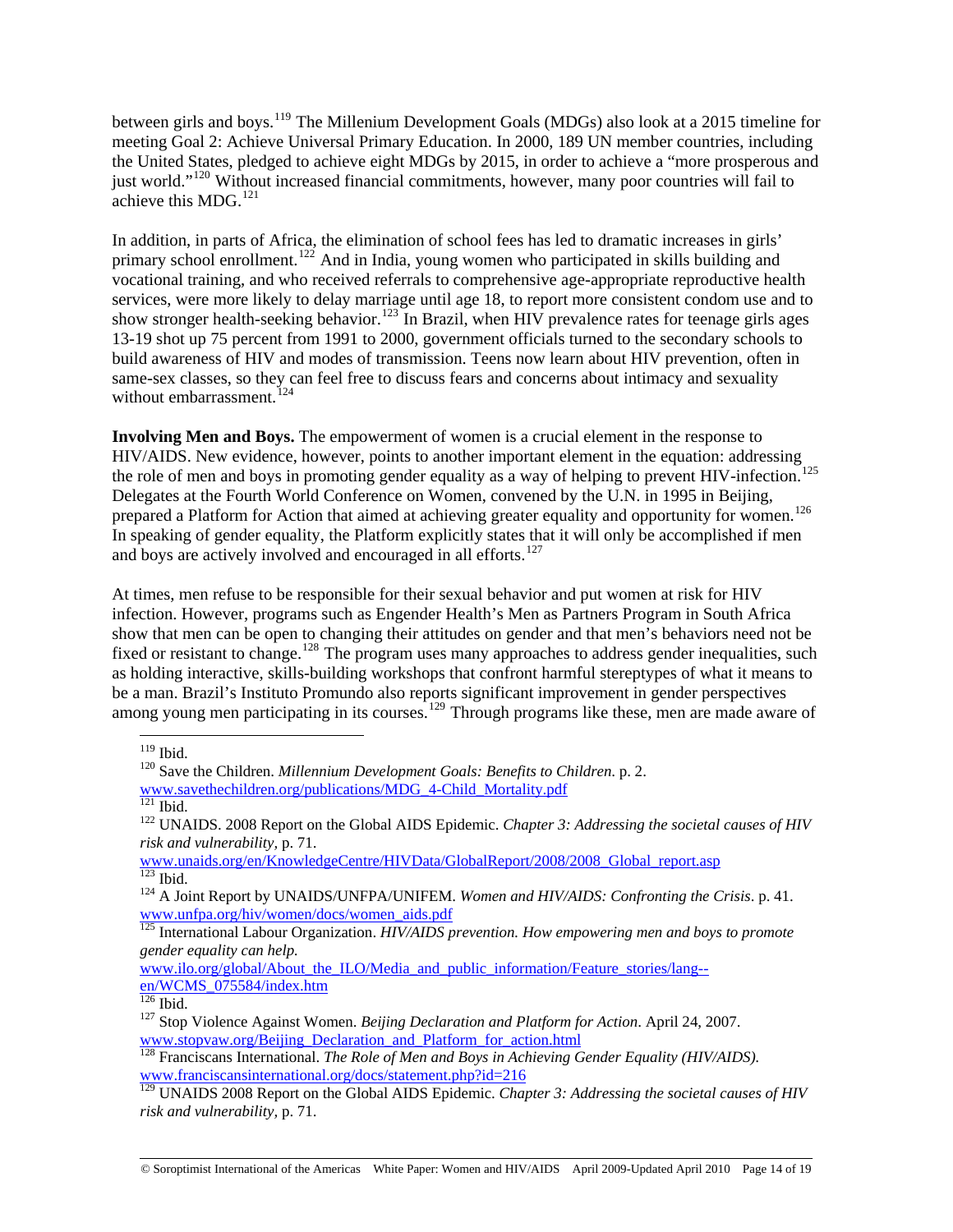the adverse consequences of their dominance over women and come to understand the relationship of gender inequality and HIV/AIDS.<sup>[130](#page-14-0)</sup> More projects like these need to be funded and promoted.

**Preventing and Treating HIV/AIDS.** Women's access to HIV prevention and treatment services has long been blocked by social and cultural barriers. As such, prevention of HIV/AIDS requires a multipronged approach that combines basic education; health education; social empowerment; provision of protective measures such as condoms; implementation of a program to provide antiretroviral (ARV) treatment; prevention of violence against women; and protection of human rights generally.<sup>[131](#page-14-1)</sup>

Where HIV testing services are scaled up and ARV therapy is available, increasing numbers of women appear to be using them. This has been the case in Botswana, for example, where women are increasingly opting to undergo HIV testing.<sup>[132](#page-14-2)</sup> In addition, evidence shows that when treatment is free, women—especially younger women—overcome social stigma to access ARV therapy.<sup>[133](#page-14-3)</sup>

In addition, promoting the acceptability and use of the female condom should be a component of HIV prevention strategies, but other, more "user-friendly" female-controlled methods of HIV prevention are urgently needed.<sup>[134](#page-14-4)</sup> Microbicides are another option, designed to help prevent the sexual transmission of HIV and other STDs. Formulated as a gel, film, sponge, lubricant or time-released suppository, a successful microbicide could provide primary protection to women and couples who can't or don't use condoms. Still in the process of development, microbicides could put the power of prevention directly into the hands of women.[135](#page-14-5) This is necessary as Michel Sidibé, executive director of UNAIDS has stated, women should never need their partner's permission to save their own lives.

Other solutions include establishing public health services that are friendly and accessible to women, and run by women for women. The fear of violence and lack of confidentiality prevent many women from accessing services for HIV or other STDs that facilitate HIV transmission.<sup>[136](#page-14-6)</sup>

As for mother-to-child transmission (MTCT) of HIV/AIDS, UNICEF suggests, among other strategies, targeting already-infected women and demanding that HIV testing be integrated in maternal child health units, as well as counseling on best feeding options for the baby.

<span id="page-14-7"></span>**Conducting Women-Focused Research.** Current HIV/AIDS research programs often ignore the biological differences that make women more vulnerable to the disease.<sup>[137](#page-14-7)</sup> In addition, medical

[www.huffingtonpost.com/susan-blumenthal/pervasive-stigma-surround\\_b\\_94459.html](http://www.huffingtonpost.com/susan-blumenthal/pervasive-stigma-surround_b_94459.html)

<span id="page-14-5"></span>135 The Global Coalition on Women and AIDs. *Backgrounder: Microbicides, Women and AIDS.* [http://data.unaids.org/GCWA/GCWA\\_BG\\_Microbicides\\_en.pdf](http://data.unaids.org/GCWA/GCWA_BG_Microbicides_en.pdf)

© Soroptimist International of the Americas White Paper: Women and HIV/AIDS April 2009-Updated April 2010 Page 15 of 19

[www.unaids.org/en/KnowledgeCentre/HIVData/GlobalReport/2008/2008\\_Global\\_report.asp](http://www.unaids.org/en/KnowledgeCentre/HIVData/GlobalReport/2008/2008_Global_report.asp) 130 Franciscans International. *The Role of Men and Boys in Achieving Gender Equality (HIV/AIDS).*

<span id="page-14-1"></span><span id="page-14-0"></span>[www.franciscansinternational.org/docs/statement.php?id=216](http://www.franciscansinternational.org/docs/statement.php?id=216) [131](http://www.franciscansinternational.org/docs/statement.php?id=216) Amnesty International. *Women, HIV/AIDS and human rights*. November 20, p. 20. [www.amnesty.org/en/library/asset/ACT77/084/2004/en/dom-ACT77084en.pdf](http://www.amnesty.org/en/library/asset/ACT77/084/2004/en/dom-ACT77084en.pdf)

<span id="page-14-2"></span><sup>&</sup>lt;sup>132</sup> A Joint Report by UNAIDS/UNFPA/UNIFEM. *Women and HIV/AIDS: Confronting the Crisis.* (2004). p. 25. [www.unfpa.org/hiv/women/docs/women\\_aids.pdf](http://www.unfpa.org/hiv/women/docs/women_aids.pdf)<br>
<sup>133</sup> Ibid. 134 Susan Blumenthal. Huffington Post. *Pervasive Stigma Surrounds Women Living with HIV/AIDS*. April

<span id="page-14-4"></span><span id="page-14-3"></span><sup>1, 2008.</sup> 

<span id="page-14-6"></span><sup>136</sup> Marcy Bloom. On the Issues Magazine. *What is a woman worth? The feminization of AIDS*, June 9, 2008.

[www.alternet.org/reproductivejustice/87423/what\\_is\\_a\\_woman\\_worth\\_the\\_feminization\\_of\\_AIDS/?page=](http://www.alternet.org/reproductivejustice/87423/what_is_a_woman_worth_the_feminization_of_AIDS/?page=entire) [entire](http://www.alternet.org/reproductivejustice/87423/what_is_a_woman_worth_the_feminization_of_AIDS/?page=entire)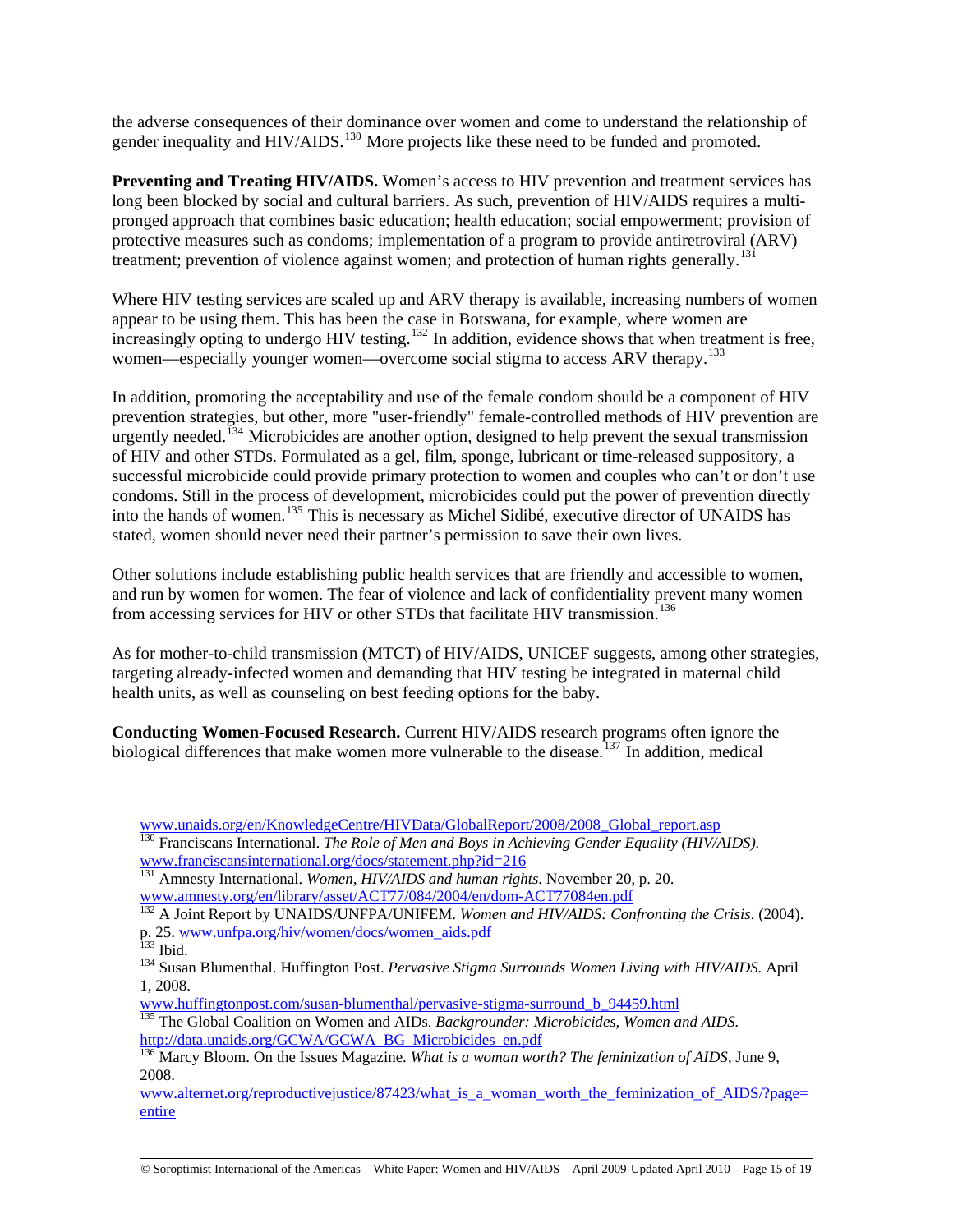practitioners lack knowledge of how HIV impacts women's bodies, nor do they fully know how AVR therapy or other technologies such as microbicides affect women's bodies.[138](#page-15-0) "Women's experience suggest that physiological responses during pregnancy and breastfeeding may cause drugs to work differently than at other times—and that hormonal differences between women and men may mean that drugs have a different impact on women."[139](#page-15-1) Existing HIV/AIDS prevention care and treatment programs should be re-evaluated to ensure that they address the needs of women and include outcomes that can accurately capture female-specific data.<sup>[140](#page-15-2)</sup> Governments and international partners must increase funding to accelerate microbicide research, and fund development of large-scale clinical trials focused on women. $141$ 

**Increasing International Cooperation.** Globally, many organizations and networks are actively working to build solidarity among women living with HIV. In 2004, UNAIDS launched the Global Coalition on Women and AIDS, a worldwide alliance of civil society groups, governments, UN organizations and networks of women living with HIV/AIDS.<sup>[142](#page-15-4)</sup> The coalition's platform calls for education, literacy and economic rights for women; access to ARV treatment; access to sexual and reproductive health services; changes in harmful gender stereotypes; and zero tolerance for genderbased violence. $143$ 

In Kenya, GROOTS (Grassroots Organizations Together in Sisterhood) is a network of women's self-help groups that works to build the capacity of women to protect their legal and economic rights.<sup>[144](#page-15-6)</sup> In Nigeria, 150 women's groups joined together in August 2007 to launch the National Coalition on Women and AIDS.<sup>[145](#page-15-7)</sup> While women are assuming leadership at the grassroots level, they remain underrepresented in—and sometimes plainly absent from—the forums where AIDS policies are decided, strategies forged and funds allocated.<sup>[146](#page-15-8)</sup> To be more effective, women—particularly women living with  $HIV$ —must have more seats at tables where decisions are made, especially within governments.<sup>[147](#page-15-9)</sup> As such, more funds are required at national and community levels to build the advocacy and leadership skills of women, especially those living with HIV/AIDS, so they can participate effectively in the structures and programs that affect their lives. $148$ 

<span id="page-15-5"></span>

 <sup>137</sup> amfAR AIDS Research. *Fact sheet. Women and HIV/AIDS.* p. 5. March 2008.

[www.amfar.org/uploadedFiles/In\\_the\\_Community/Publications/Fact%20Sheet%20Women%20and%20HI](http://www.amfar.org/uploadedFiles/In_the_Community/Publications/Fact%20Sheet%20Women%20and%20HIV%20AIDS.pdf) [V%20AIDS.pdf](http://www.amfar.org/uploadedFiles/In_the_Community/Publications/Fact%20Sheet%20Women%20and%20HIV%20AIDS.pdf)

<span id="page-15-0"></span><sup>138</sup> The International Community of Women Living with HIV/AIDS. *Access to Care, Treatment and Support*. p. 4. March 1, 2005. [www.genderandaids.org/modules.php?name=News&file=print&sid=503](http://www.genderandaids.org/modules.php?name=News&file=print&sid=503)

<span id="page-15-3"></span><span id="page-15-2"></span><span id="page-15-1"></span><sup>139</sup> Ibid. 140 Ibid. 141 The Global Coalition on Women and AIDS. *Keeping the Promise: An Agenda for Action*. (2006). p. 22. [http://data.unaids.org/pub/Booklet/2006/20060530\\_FS\\_Keeping\\_Promise\\_en.pdf](http://data.unaids.org/pub/Booklet/2006/20060530_FS_Keeping_Promise_en.pdf) 142 Marcy Bloom. On the Issues Magazine. *What is a woman worth? The feminization of AIDS*. June 9,

<span id="page-15-4"></span><sup>2008.</sup> 

[www.alternet.org/reproductivejustice/87423/what\\_is\\_a\\_woman\\_worth\\_the\\_feminization\\_of\\_AIDS/?page=](http://www.alternet.org/reproductivejustice/87423/what_is_a_woman_worth_the_feminization_of_AIDS/?page=entire)  $\frac{\text{entire}}{143}$  $\frac{\text{entire}}{143}$  $\frac{\text{entire}}{143}$  Ibid.

<span id="page-15-6"></span><sup>&</sup>lt;sup>144</sup> UNAIDS. 2008 Report on the Global AIDS Epidemic. *Chapter 3: Addressing the societal causes of HIV risk and vulnerability,* p. 74.

<span id="page-15-7"></span>[www.unaids.org/en/KnowledgeCentre/HIVData/GlobalReport/2008/2008\\_Global\\_report.asp](http://www.unaids.org/en/KnowledgeCentre/HIVData/GlobalReport/2008/2008_Global_report.asp)<br><sup>145</sup> Ibid. p. 76.

<span id="page-15-8"></span><sup>&</sup>lt;sup>146</sup> The Global Coalition on Women and AIDS. *Keeping the Promise: An Agenda for Action on Women and AIDS*. (2006). p. 26. <u>http://data.unaids.org/pub/Booklet/2006/20060530\_FS\_Keeping\_Promise\_en.pdf</u> <sup>147</sup> Ibid. p. 27 <br><sup>148</sup> Ibid. p. 27

<span id="page-15-10"></span><span id="page-15-9"></span>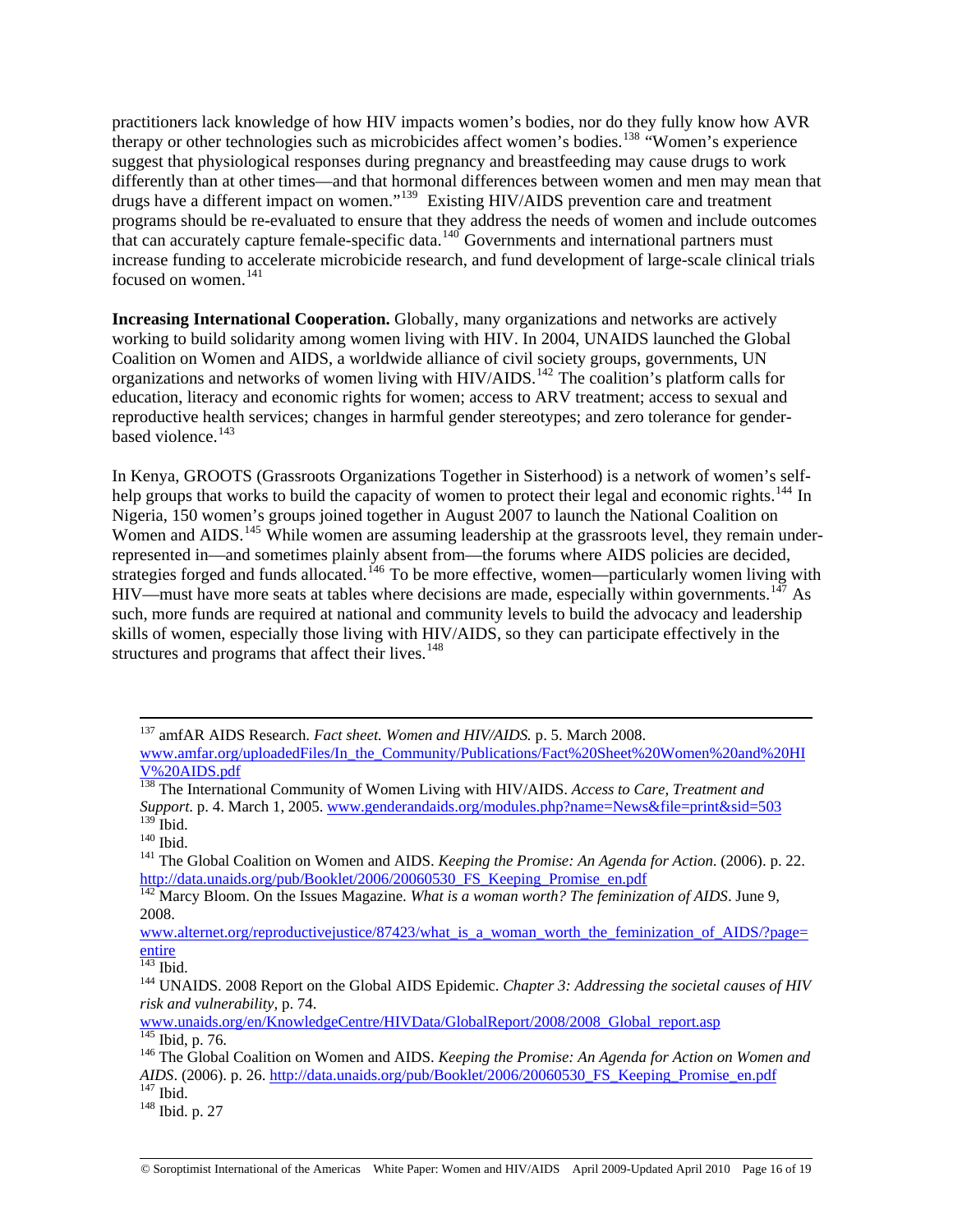A critical global turning point, many believe, are the commitments established in 2001 in the United Nations General Assembly Special Session (UNGASS) Declaration of Commitment on HIV/AIDS.<sup>[149](#page-16-0)</sup> The declaration stresses that "gender equality and the empowerment of women are fundamental elements in the reduction of the vulnerability of women and girls to HIV/AIDS."<sup>[150](#page-16-1)</sup> Research in 16 countries, however, shows that seven years later governments still have failed to keep their commitments to promote gender equality and women's sexual and reproductive health and rights, and end violence against women.<sup>[151](#page-16-2)</sup> The Convention on the Elimination of All Forms of Discrimination Against Women (CEDAW) also provides an excellent human rights framework for approaching the gender perspectives of HIV/AIDS and focusing on the situation of women and girls.<sup>[152](#page-16-3)</sup> CEDAW, adopted in 1979 by the U.N. General Assembly, is often described as an international bill of rights for women. Consisting of a preamble and 30 articles, it defines what constitutes discrimination against women and sets up an agenda for national action to end such discrimination.<sup>[153](#page-16-4)</sup>

In March 2010, UNAIDS, together with artist/activist for women and HIV, Annie Lennox, launched an Agenda for Accelerated Country Action for Women, Girls, Gender Equality and HIV (2010-2014), developed to address gender inequalities and human rights violations that continue to put women and girls at risk for HIV infection.<sup>[154](#page-16-5)</sup> The five-year plan was launched during the  $54<sup>th</sup>$  meeting on the Commission on the Status of Women held in New York. It calls on the UN system to support governments, civil society and development partners in recinforcing country actions to put women and girls at the centre of the AIDS response, ensuring that their rights are protected.<sup>[155](#page-16-6)</sup>

Finally, in 2000, global leaders embraced a series of Millennium Development Goals (MDGs) that resolved to make the world safer, healthier, and more equitable. With a 2015 target date, the response thus far has been mixed and uneven.<sup>[156](#page-16-7)</sup> Although Goal  $\vec{6}$  specifically addresses the HIV epidemic, an effective HIV response will also support achievement of other Millennium Development Goals, including MDG 3, promoting gender equality and empowering women.The effects of gender inequality leave women and girls more at risk of exposure to HIV so progress in this goal is of fundamental importance in the HIV response.<sup>[157](#page-16-8)</sup>

 $\overline{a}$ 

<span id="page-16-8"></span>[.asp](http://www.unaids.org/en/KnowledgeCentre/Resources/FeatureStories/archive/2008/20080925_Achieving_MDG.asp)  $157$  Ibid.

<span id="page-16-0"></span><sup>149</sup> United Nations General Assembly. *Declaration of Commitment on HIV/AIDS*. August 2, 2001. <http://www.un.org/ga/aids/docs/aress262.pdf><br><sup>150</sup> Ibid, p.9.

<span id="page-16-2"></span><span id="page-16-1"></span><sup>&</sup>lt;sup>151</sup> UNGASS Forum. *Monitoring Ungass's Goals for the Sexual and Reproductive Health of Women* (2008).

[www.ungassforum.wordpress.com](http://www.ungassforum.wordpress.com/)

<span id="page-16-3"></span><sup>152</sup> Carolyn Hannan. United Nations Division for the Advancement of Women. *Women and HIV/AIDS.* 

<span id="page-16-4"></span>September 2003. p. 9. [www.un.org/esa/population/publications/adultmort/HANNAN\\_Paper16.pdf](http://www.un.org/esa/population/publications/adultmort/HANNAN_Paper16.pdf) 153 U.N. Division for Advancement of Women. *Convention on the Elimination of All Forms of Discrimination Against Women.* www.un.org

<span id="page-16-5"></span><sup>&</sup>lt;sup>154</sup> The Global Coalition Against Women. *UNAIDS takes action to empower women and girls to protect themselves from HIV.* February 23, 2010.

[http://www.unaids.org/en/KnowledgeCentre/Resources/FeatureStories/archive/2010/20100302\\_Women\\_H](http://www.unaids.org/en/KnowledgeCentre/Resources/FeatureStories/archive/2010/20100302_Women_HIV.asp)  $\frac{\text{IV.asp}}{\text{155}}$  $\frac{\text{IV.asp}}{\text{155}}$  $\frac{\text{IV.asp}}{\text{155}}$  Ibid.

<span id="page-16-7"></span><span id="page-16-6"></span><sup>&</sup>lt;sup>156</sup> UNAIDS. Achieving the MDGs: Why the AIDS response counts. September 24, 2008. [www.unaids.org/en/KnowledgeCentre/Resources/FeatureStories/archive/2008/20080925\\_Achieving\\_MDG](http://www.unaids.org/en/KnowledgeCentre/Resources/FeatureStories/archive/2008/20080925_Achieving_MDG.asp)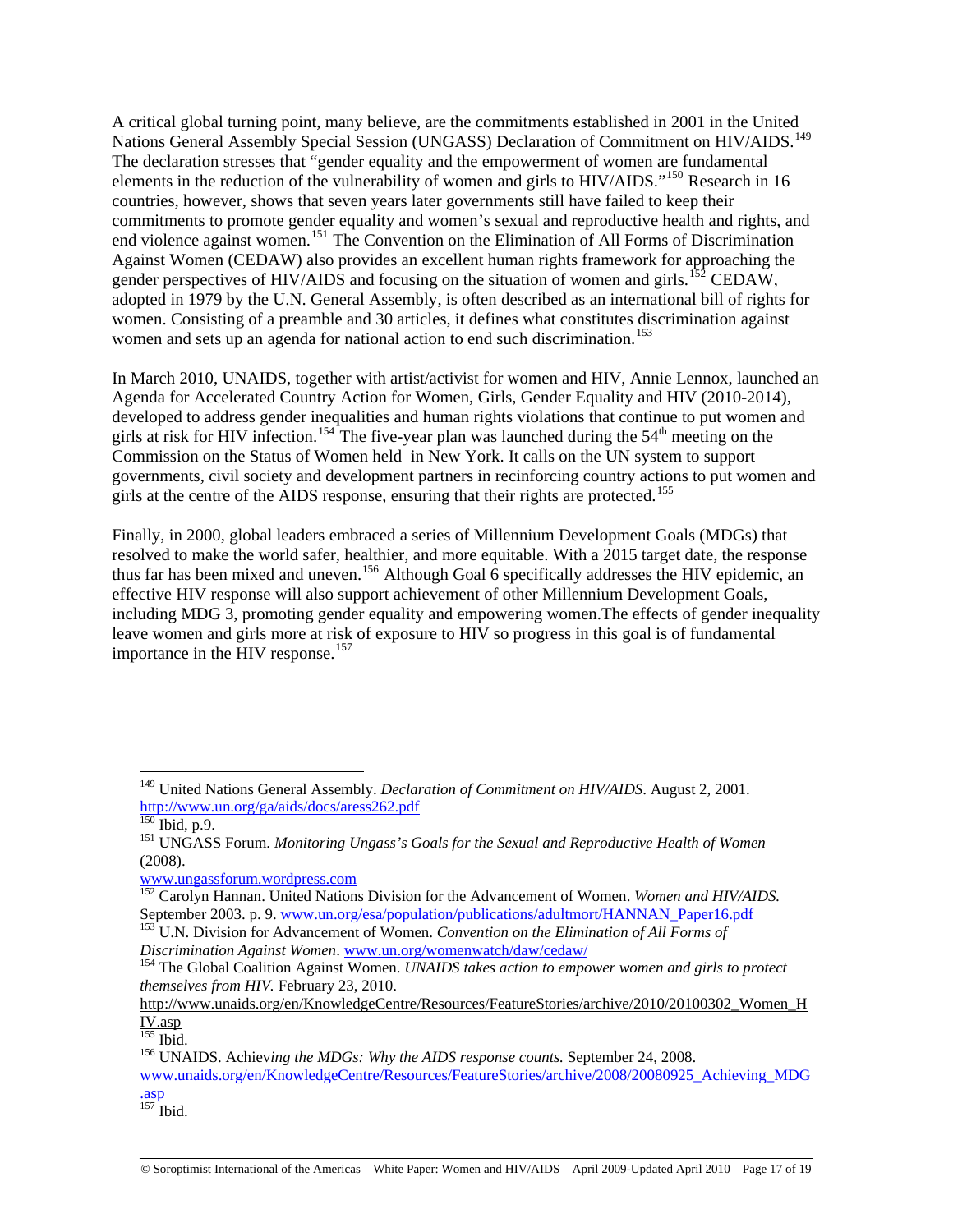## **Conclusions**

 $\overline{a}$ 

A variety of reports from global organizations affirm that the growing impact of HIV/AIDS on women and adolescent girls has reached crisis proportions. "The time for action has not only come, it has passed. It is imperative to recoup lost time and to move ahead on a global scale."<sup>[158](#page-17-0)</sup>

To be more effective, AIDS responses must address the factors that continue to put women at risk. The world's governments have repeatedly declared their commitment to improve the status of women and acknowledge the linkage with HIV. But "many opportunities to stem the global AIDS epidemic have been missed."<sup>[159](#page-17-1)</sup> The actions and solutions discussed in this white paper must be taken seriously and begin without delay. The world can no longer afford to ignore them. Finally, women must not be regarded as just victims. In communities around the world, women are increasing knowledge about the disease and expanding access to sexual and reproductive health services as well as educational services. In many places, women are leading the way forward.

### **Soroptimist Working to Prevent HIV/AIDS**

So many times, the issues that make women vulnerable are not ones they can control on their own: physical violence, sexual violence, early and forced marriage, harmful cultural practices. Or in the specific case of AIDS, women are often told to practice abstinence when their husbands do not and are the ones responsible for bringing AIDS into the family.

Progress on these issues requires partnerships with men. Men need to take responsibility for their role in oppressing women. It's not to say that women do not have a role to play in bringing about their own equality—only that men and boys must be partners if true equality is to be realized.

In order to address these issues of equality and partnership in the context of HIV/AIDS, many Soroptimist clubs have focused on educating young people about the disease, prevention, and the responsibilities of both men AND women in staying safe. By focusing on young people, the hope is that they will enter adulthood and sexual relationships already armed with the knowledge to keep oneself and one's partner safe.

 This method has been particularly successful in Japan where clubs partner with other clubs and health organizations to bring this information to middle and high schools.

SI/Tonenumata, Japan, has been confronting HIV/AIDS by reaching out to young people through sex and HIV/AIDS education in five local high schools. As the members have stated: sex is everywhere and messages about sex are overwhelming—especially when accurate information about the risks that come with sex are not equally available.

SI/Matsue, Japan, has worked with students at a girl's school to get them interested in the issue. Now those girls have started their own volunteer services including giving education workshops about AIDS and prevention of HIV to other students.

SI/Komatsu, Japan, sponsored lectures for junior high school girls with an HIV/AIDS specialist. The educational program focused on the importance of building strong, healthy and communicative relationships as a preventive measure. Issues of self-esteem and worth were addressed as key

<span id="page-17-0"></span><sup>158</sup> A Joint Report by UNAIDS/UNFPA/UNIFEM. *Women and HIV/AIDS: Confronting the Crisis.* (2004). p. 57. [www.unfpa.org/hiv/women/docs/women\\_aids.pdf](http://www.unfpa.org/hiv/women/docs/women_aids.pdf)

<span id="page-17-1"></span><sup>159</sup> UNAIDS. *Keeping the Promise: An Agenda for Action on Women and AIDS* (2006). p. 6. [http://data.unaids.org/pub/Report/2006/20060530\\_re\\_keepingpercent20thepercent20promise\\_en.pdf](http://data.unaids.org/pub/Report/2006/20060530_re_keeping%20the%20promise_en.pdf)